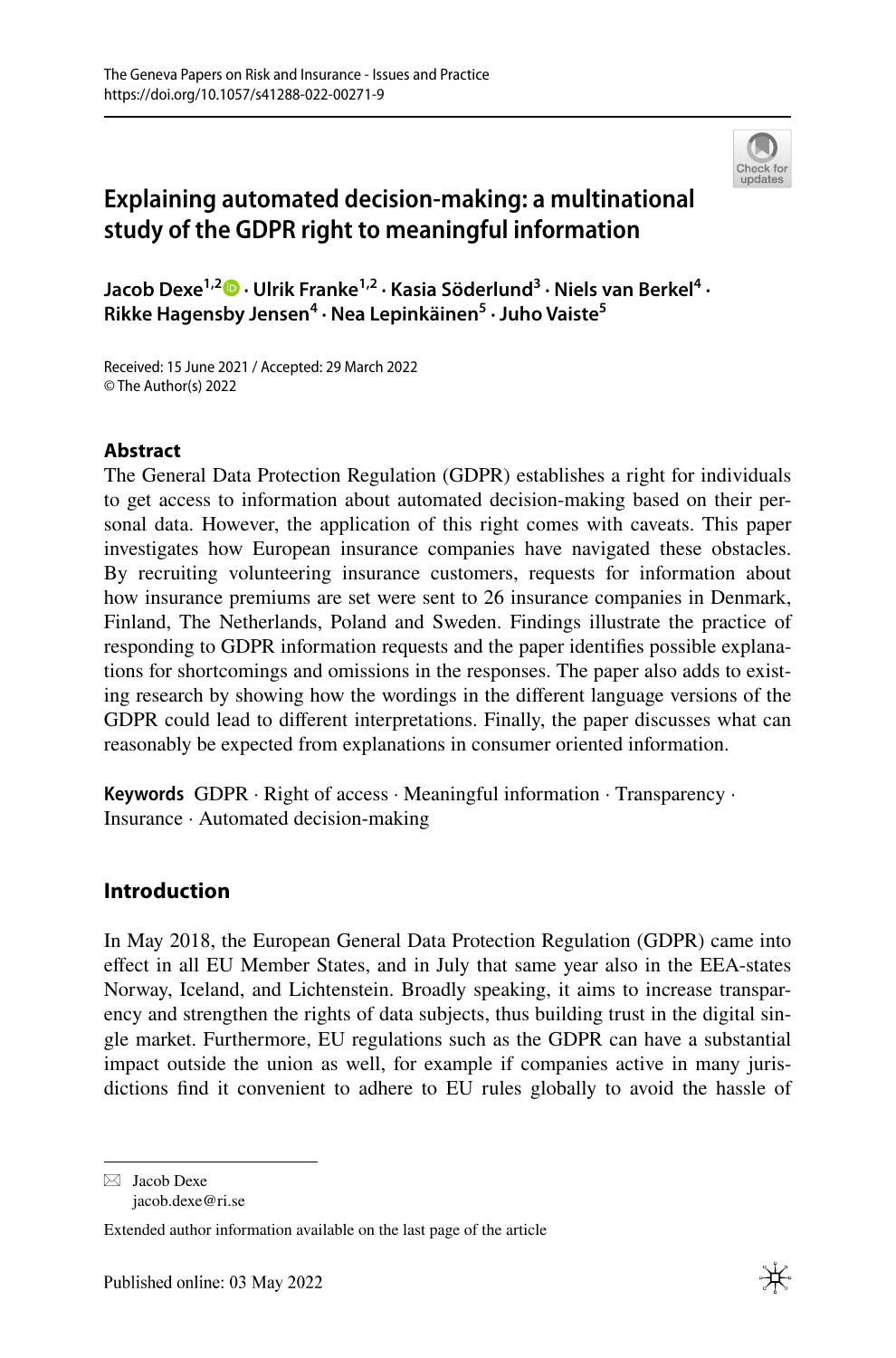managing a plethora of local rules (for a discussion of the GDPR from this perspective, see Bradford [2020](#page-25-0), Chap. 5).

One of the rights established in the GDPR is an individual's right to request "meaningful information about the logic involved" in "automated decision-making" based on the personal data of the individual (GDPR [2016](#page-25-1), Article 15). However, this right is not unconditional. The company that responds to such a request has to consider what meaningful information is, what logic actually is involved and at which levels, and how to consider other limitations—including business confdentiality, budget, time, and technical ability. At the same time, the individual who uses the right to get information from a company will already have some preconceptions about the service in question, as well as an understanding as to what kind of processing is reasonable and what meaningful information about this might look like. Furthermore, as argued below, it is currently very difficult to determine the legal meaning of the GDPR in this respect in an objective and exact way, though this may become easier in the future when relevant court decisions appear.

In a poll conducted on behalf of the European Commission in 2017, 61% of EU citizens say that privacy and security feature in their choices of IT products (European Commission [2017\)](#page-25-2). 61% is also the number of EU citizens who have a fairly positive or very positive opinion about AI, the set of technologies which are increasingly often behind the 'automated decision-making' mentioned in the GDPR.

With this in mind, it is worth considering what the right to meaningful information actually looks like in practice: How do companies go about interpreting this right and balancing the interests of both requesters and their own organisation in the absence of clear-cut guidance?

This paper extends our previous work (Dexe et al. [2020\)](#page-25-3). In the previous study, we conducted an empirical investigation of how Swedish insurance companies responded to information requests made by consumers regarding automated decisions in the pricing of home insurance. The paper showed that while it was hard to determine if any company failed to follow the legislation (except in one case, where the response failed to meet the 'undue delay' requirement), there was also no company that ticked all the boxes and provided an answer that could be deemed 'complete'. Thus, while previous research has found large diferences in how companies handle article 15 requests (Sørum and Presthus [2020](#page-26-0); Dexe et al. [2020\)](#page-25-3) these studies are conducted in single countries. In order to get a broader and more reliable view of how article 15 works throughout the EU, additional studies such as the one presented here are called for.

To do so, we have gathered researchers representing fve EU member states, and performed the same data collection as in the previous study. However, in addition to repeating the same study in more countries, the present study also goes beyond the previous study in two respects:

First, while Dexe et al.  $(2020)$  $(2020)$  offered a description of the history of, and recommendations for, applying the GDPR, the article did not give any further insight into why companies in practice seemed to have interpreted the requirements in such different manners. Second, it provided a limited background and little discussion on how to asses the quality of the responses outside of the lens of legal requirements. In this paper we explore how insights from other felds, such as Human–Computer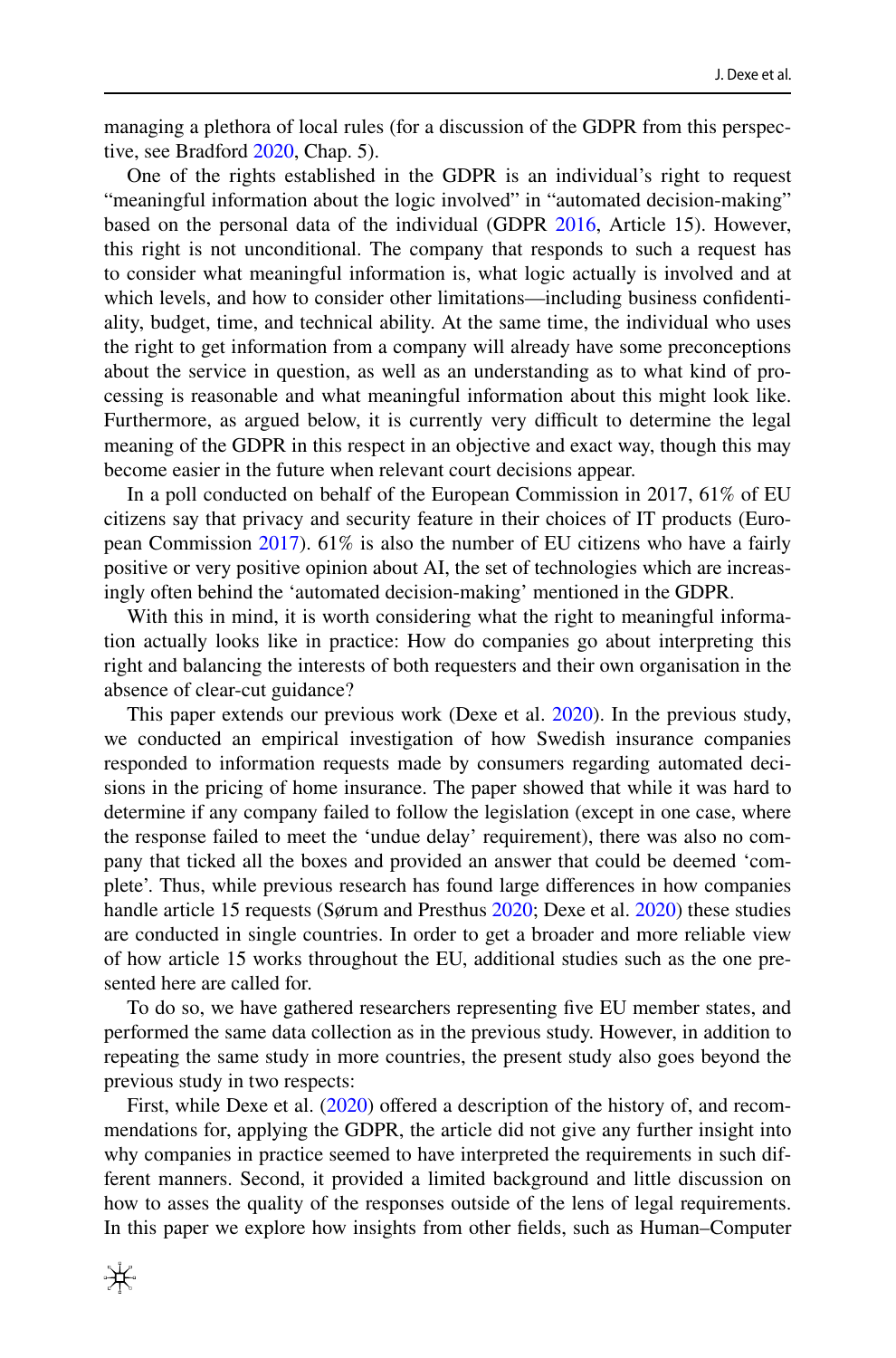Interaction (HCI), might provide diferent perspectives on how data can be presented and communicated to customers. We address these aspects by using data gathered from the insurance markets of fve EU countries. More precisely, the following research questions are investigated:

- **RQ1** What do insurance companies in the EU disclose when consumers ask about the logic behind automated decisions?
- **RQ2** What diferences and similarities can be observed in the responses?
- **RQ3** How can the diferences and similarities in the responses be explained?

These research questions were investigated by use of actual consumer requests to 26 separate insurers in fve EU countries.

While the GDPR applies to all industries, insurance offers an interesting case to study since it is a business that often cites trust as a key value. When a customer enters into a contract with an insurer, no physical goods change hands. Instead, a relation of trust is established: if certain conditions are met in the future, the insured will receive a compensation under the terms agreed to. Clearly, trust plays in important role here, and insurers thus have every reason to be transparent and responsive to customer requests about how their data is used and how decisions are made (see, e.g., Scott [2004](#page-26-1)). It should be noted that profling and use of automated decision making in insurance is hardly a new phenomena. Insurance companies often stand on solid legal ground to perform such processing (DAC Beachcroft [2016](#page-25-4)). This paper builds on this understanding by investigating the companies' explanations of such processing.

The remainder of the paper is structured as follows: The next section introduces related work. The subsequent section explains the data collection methods used, followed by a presentation of the results. These are then discussed, before the fnal section concludes the paper.

## **Related work**

The study reported in this paper resides at the intersection of several felds; law, information systems, insurance studies, etc. In the following, we review related work from a few diferent perspectives.

#### **GDPR efects related to transparency and insurance**

Since the GDPR came into force in May 2018, scholars and scientists have had the opportunity to study its consequences empirically. Though the time elapsed has been relatively short, the empirical GDPR literature is steadily growing. A study similar to both our present and previous study is Sørum and Presthus [\(2020](#page-26-0)), where consumer rights stipulated in article 15 and 20 of the GDPR are used to approach 15 companies on the consumer market. They analyse the time to receive responses, the quality of feedback and compliance with the diferent paragraphs in articles 15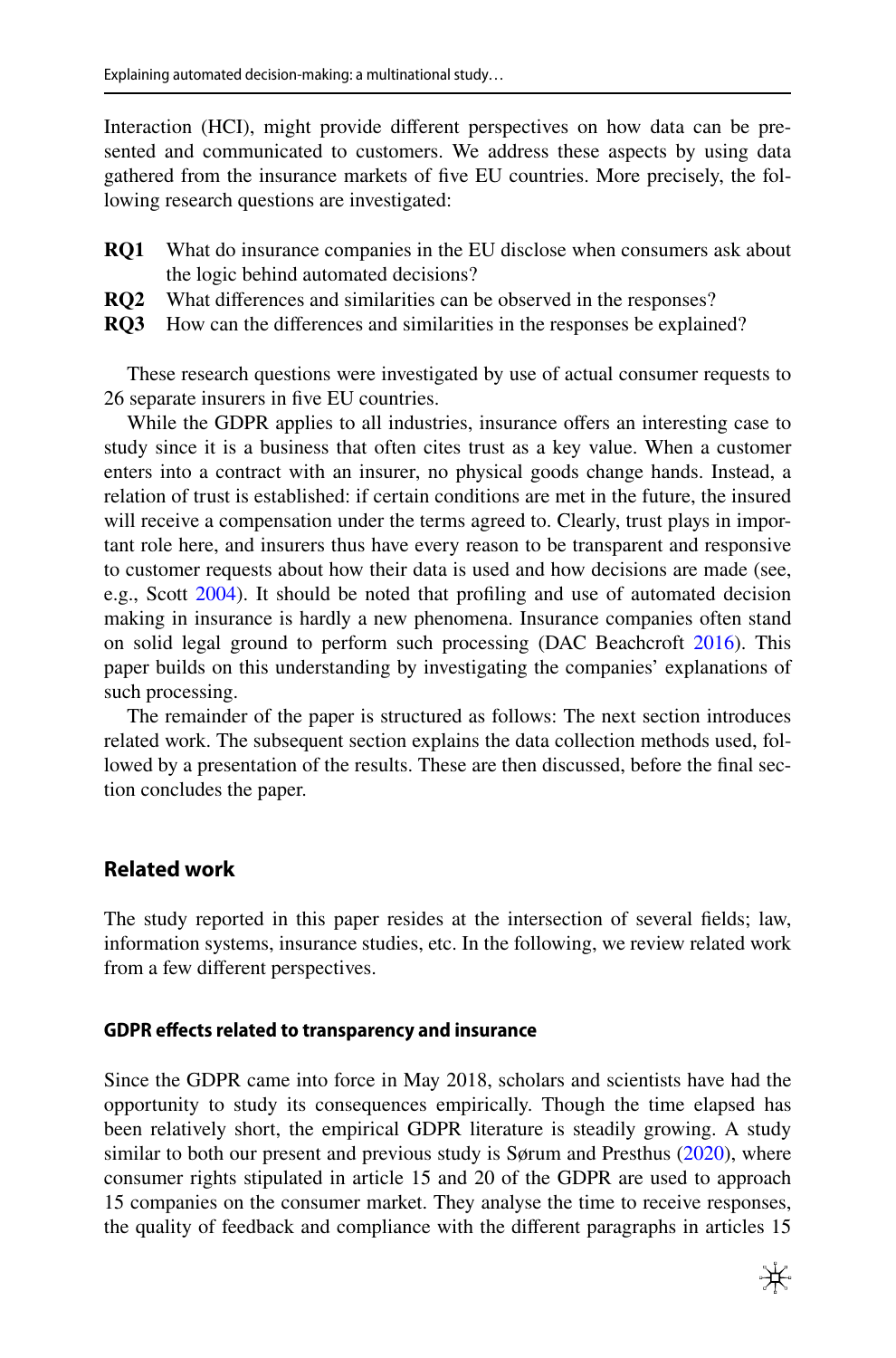and 20. The authors note that with respect to Article  $15(1)(h)$ , no company provided explanations about algorithms and automated decision-making. Finally, Sørum and Presthus offer advice for consumers wanting to use their rights under the articles advice which has been followed in the present article.

Other studies requiring manual data collection are rarer. For example, Alizadeh et al. ([2020\)](#page-25-5) interview 13 volunteering households who requested their personal data from loyalty program providers, investigating expectations about GDPR and the right to access data. Turning to insurance in particular, Bahşi et al. [\(2019](#page-25-6)) conducted interviews with Norwegian insurers and their customers to investigate the effect of GDPR and the NIS Directive on cyber insurance and Dexe et al. [\(2021](#page-25-7)) ofer a broader interview-based discussion of how the Swedish insurance industry looks at transparency issues from a strategic perspective.

Additionally, there are many studies of GDPR aspects where data can be automatically collected on a large scale (from hundreds or thousands of websites), such as website cookie-consent (Machuletz and Böhme [2020](#page-26-2); Sanchez-Rola et al. [2019;](#page-26-3) Nouwens et al. [2020](#page-26-4)), app privacy (Momen et al. [2019;](#page-26-5) Fan et al. [2020\)](#page-25-8), and data portability (Syrmoudis et al. [2021](#page-26-6)). These studies are similar to ours in the sense that they investigate GDPR efects empirically, but difer considerably in the precise objects of investigation.

To conclude, while the number of empirical studies on the efects of the GDPR in general are growing, the right to meaningful information about the logic involved in insurance has not, to our knowledge, been investigated before, with the exception of our previous article (Dexe et al. [2020\)](#page-25-3) and Sørum and Presthus [\(2020](#page-26-0)).

#### **Legal literature on the GDPR right to explanation**

With the GDPR being relatively recently adopted, the discussion concerning the interpretation and scope of the right to explanation is still ongoing. An early analysis comes from Temme  $(2017)$  $(2017)$ , who criticises the regulation for insufficiently addressing the challenges to render algorithms more transparent, questions the legal basis of the right to explanation, and points out that even if legally binding, its scope is very limited.

Wachter et al. [\(2017](#page-26-8)) are also sceptical about the right to explanation and argue that it does not exist in the GDPR. Instead, they claim, it should be talked about as a right to be informed. Selbst and Powles [\(2017](#page-26-9)), more cautiously, argue that the term used should simply be "meaningful information about the logic involved", exactly as it is worded in the GDPR text. This is the principle followed by us in the title of this paper. Bottis et al. [\(2019](#page-25-9)) argue that there is a tension between the right to protection of personal data, on the one hand, and the right of access to information, on the other hand.

#### **Human–computer interaction literature on explanations**

In order to be able to determine the reasons behind diferences and similarities in the responses, we must also consider the increasingly debated topic of explanation

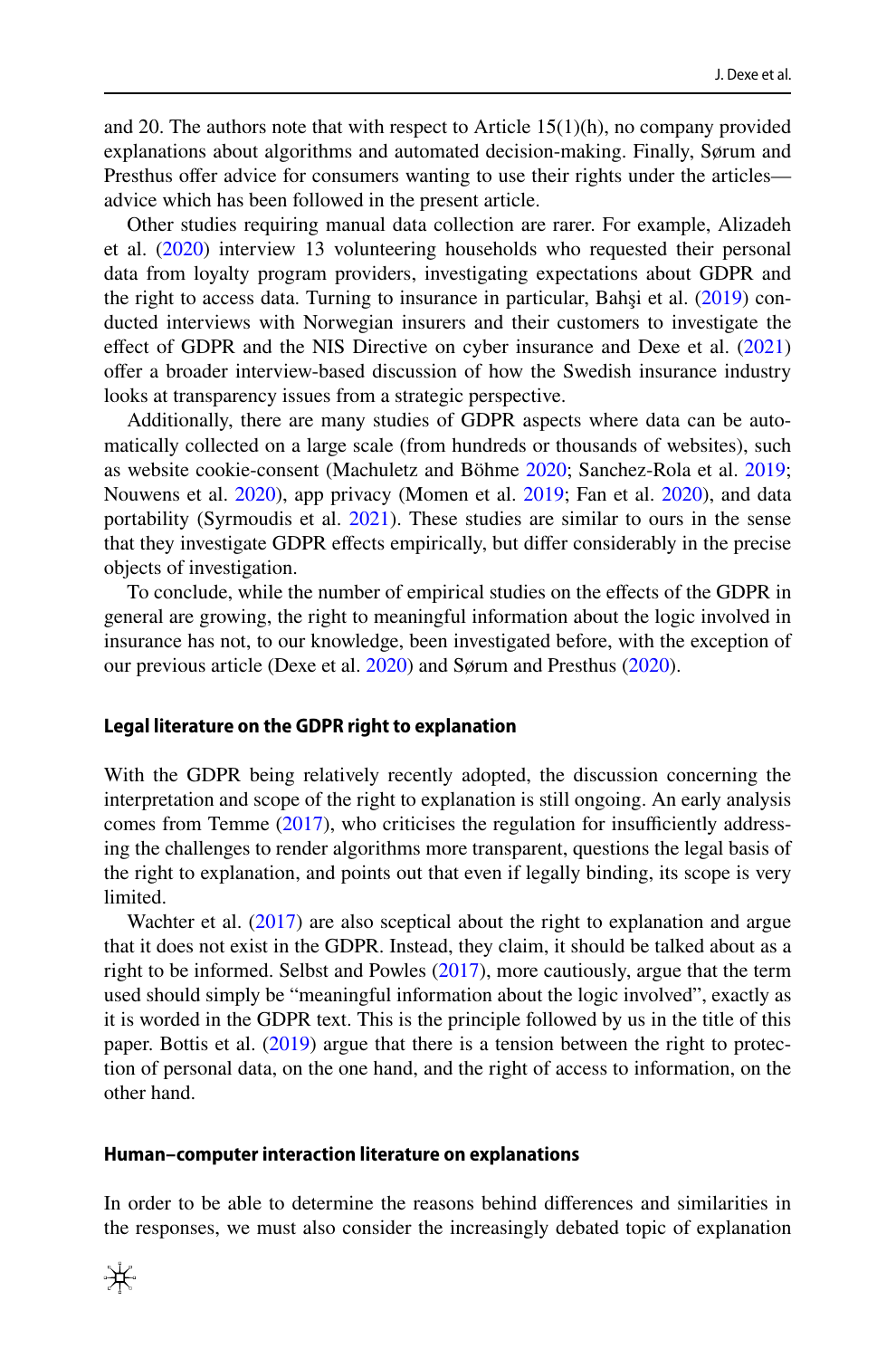of automated decision making, within the HCI community. While initially focused on supporting the developers of algorithmic systems to assess the workings of their own systems, recent work has more actively focused on communicating algorithmic trade-offs to the wider public of consumers and citizens (van Berkel et al. [2021\)](#page-26-10).

Of particular relevance to the topic of insurance is prior work by Binns et al., who aim to "fnd explanation styles which could plausibly meet or exceed the regulatory requirements regarding transparency of automated decisions, in particular the requirement that organisations provide 'meaningful information about the logic involved' in an automated decision (GDPR art 15(h))" (Binns et al. [2018](#page-25-10), p. 4). The empirical results also suggest that the explanations labled *sensitivity* and *input infuence-based* explanations are more just compared to *case-based explanations*. Especially sensitivity-based explanations resonate with the respondents as actionable explanations—giving suggestions for how to change behaviour to get diferent results.

Another way to highlight what 'meaningful information' can be to look at how explanations work, and to what extent and which explanations are efective. One indepth look at explanations is by Wilson and Keil ([1998\)](#page-26-11), who defne an explanation as "an apparently successful attempt to increase the understanding of that phenomenon" (p. 139). However, they note, most explanations that we encounter day to day are surprisingly limited—called the *shallows of explanation* in their terminology. At the end of the paper they ask; if explanations are generally shallow, why do people still seem to accept them? They give a list of four aspects<sup>[1](#page-4-0)</sup> that "give an explanatory sense without yielding precise mechanisms":

- (1) *Explanatory centrality* is the idea that certain properties are especially important in specifc domains. That is, they have explanatory value for many diferent things in a domain, and would be useless as explanations if they did not have generality. E.g. size matters for many artefacts, location matters for human interaction.
- (2) *Causal power* is the idea that we can understand something not just by listing its properties, but rather by a tendency to behave in certain ways in diferent situations. For example, "[G]old has a wide array of causal powers that are distinctive to it and [I] expect that any explanation involving it must be in accord with those causal powers.".
- (3) *Agency and cause* describes the notion that diferent agency and cause have contextual dependency. For example, "Intentional agency is critical to understanding humans but not earthquakes".
- (4) *Causal patternings* are related but diferent from agency and cause and appear as "patterns such as whether causal interactions proceed in serial chains or are massively parallel".

<span id="page-4-0"></span><sup>&</sup>lt;sup>1</sup> These aspects have no specific names in Wilson and Keil ([1998\)](#page-26-11), and are given names here fore the sake of improved intelligibility and ability to refer back to them.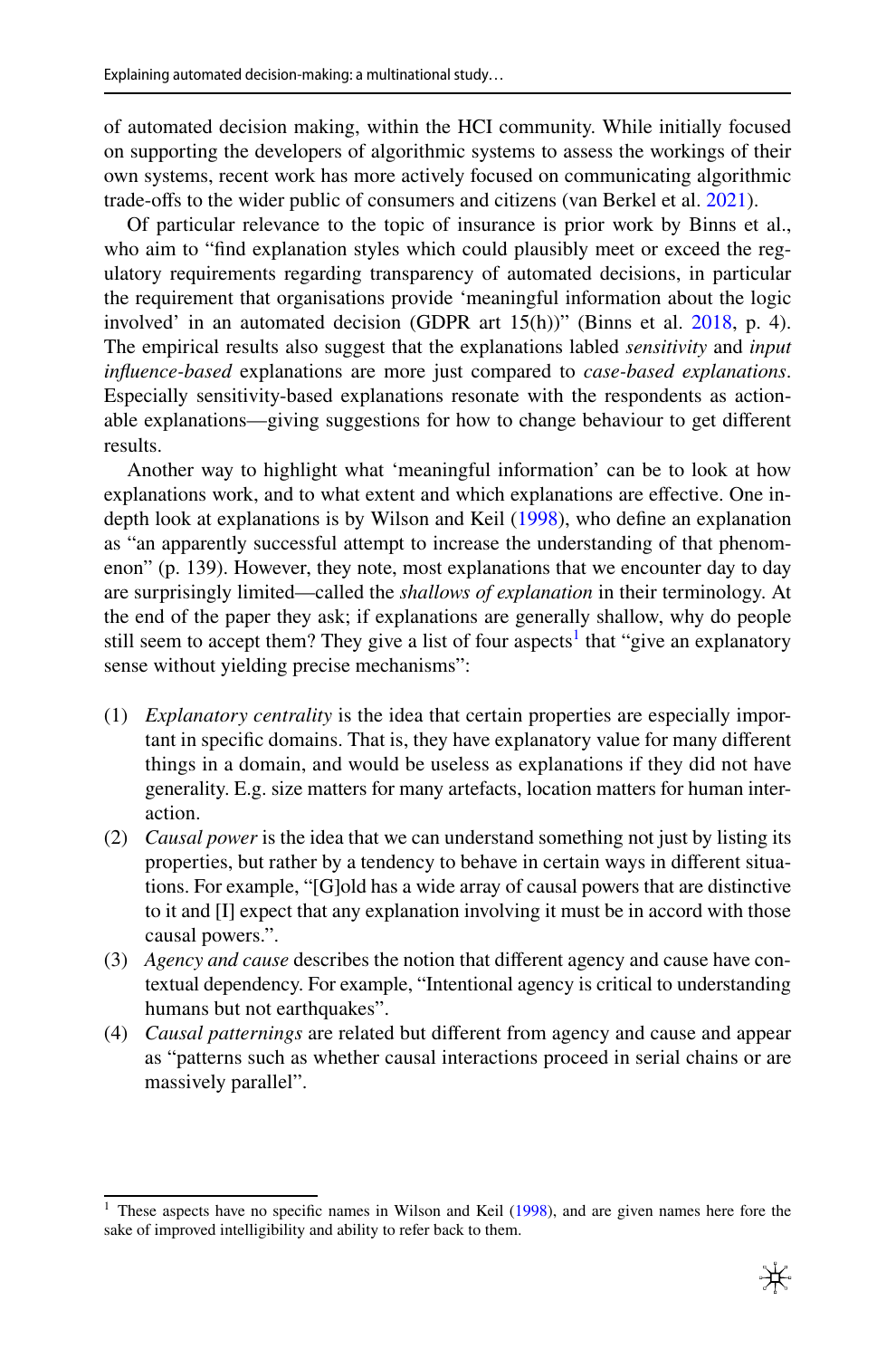These four aspects give people a way to grasp a problem without knowing the full details of specifc problems. The perspectives on explanations ofered by Binns et al. [\(2018](#page-25-10)) and Wilson and Keil ([1998\)](#page-26-11) are employed in the analysis of our empirical results in the ["Results](#page-9-0)" and "[Meaningful explanations](#page-21-0)" sections.

#### **Computer science literature on explanations**

The literature review would not be complete without mentioning the growing feld of *explainable AI* (XAI) within computer science. Rai [\(2020](#page-26-12)) says that the feld "explains the rationale for the decision-making process, surfaces the strengths and weaknesses of the process, and provides a sense of how the system will behave in the future." For the most part, XAI research explores how very large and complex models such as deep neural networks can be approximated by smaller and simpler models such as decision trees. Whereas the former cannot be grasped by humans, the latter are supposedly more understandable, though more empirical research with human subjects is needed (Abdul et al. [2018](#page-25-11)). Useful reviews of the computer science literature on explanations include Guidotti et al. [\(2018](#page-26-13)), Du et al. ([2019\)](#page-25-12), Meske et al. [\(2020](#page-26-14)) and, as mentioned, Rai [\(2020](#page-26-12)). Dellerman et al. ([2019\)](#page-25-13) ofers a complement to these reviews by highlighting how humans and machines can collaborate to create *hybrid intelligence*.

However, it should also be mentioned here that recent empirical research suggests that even though insurers are convinced about the future value of AI, they are not currently using AI extensively (Dexe et al. [2021](#page-25-7)). Thus, the relevance of the XAI feld to article 15 requests is most probably small at the moment, but can be expected to grow as AI is more widely adopted by insurers.

### <span id="page-5-0"></span>**Method**

Since this paper features replications of a method from a previous paper (Dexe et al. [2020](#page-25-3)), the method will be presented in three steps. First, a discussion about the selection of countries. Second, the standardised approach from the previous paper, which we intend to replicate. Third, the necessary adaptations that have been made in each country.

#### **Selection of countries**

While it should be acknowledged that the selection of countries is a convenience sample, driven by the composition of the research team, the sample of the fve countries included does cover some interesting diferences. First there are diferences in digital maturity, with several studies showing Denmark, Finland, The Netherlands and Sweden being among the digital front runners of the EU, with Poland providing an interesting contrast as a less digitised country (European Commission [2020;](#page-25-14) McKinsey & Company [2020](#page-26-15)). The diference is particularly striking with respect to AI, where only 28% of Poles had heard or read about AI in the last year compared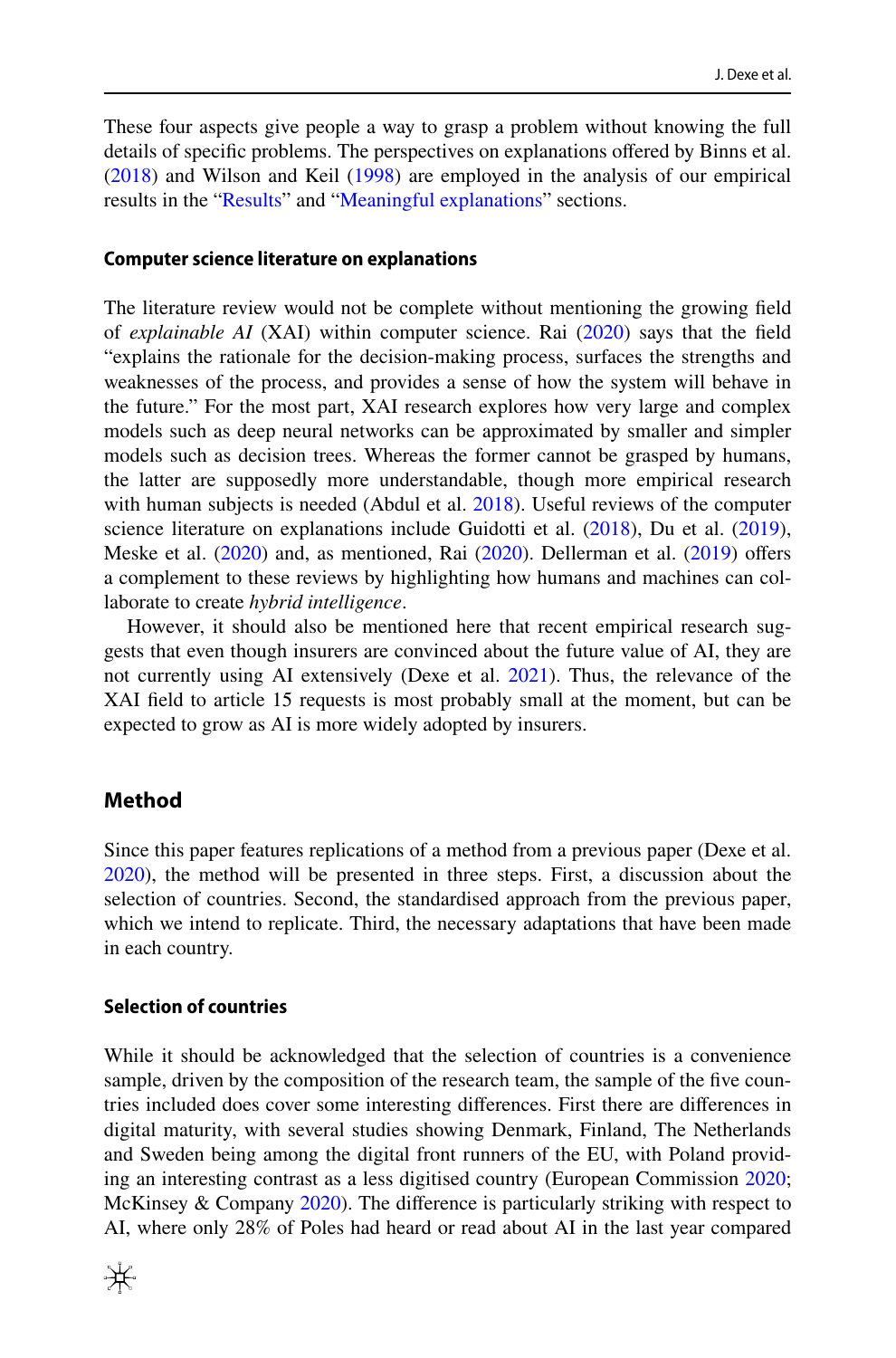to 81% of Dutch and Swedes and 73% for Finns and Danes (European Commission [2017\)](#page-25-2). Second, the insurance markets in Denmark, Finland, and Sweden are a bit more oligopolistic compared to the Netherlands and Poland where the market is less concentrated. Third, the sample includes countries which are relatively small population-wise and one country (Poland) which is bigger in this respect. Fourth, the sample includes a broad range of how long the countries have been part of the EU (and predecessors): The Netherlands are a founding member, Denmark joined in 1973, Sweden and Finland in 1995, and Poland joined in 2004. Fifth, Poland is postcommunist, adding yet another kind of diversity to the sample.

Thus, even though the sample of countries is not a random sample which can lay claim to statistical generalisation, it is nevertheless *not* a strikingly homogeneous sample—it does contain a number of potentially meaningful diferences, relevant when assessing how much can be generalised from the study.

### **The standardised approach**

The approach can be summarised in the following manner:

- (1) Identify the relevant type of insurance—extant insurance oferings will difer between countries and companies.
- (2) Get an overview of the market—identify main actors and rough market shares (to know which ones are most relevant to include).
- (3) Translate the request.
- (4) Recruit volunteers—making sure that there is only one per company.
- (5) Send requests—volunteers are asked to note date and means of contacting their insurer.
- (6) Gather responses from the volunteers and analyse these.

Insurance schemes will vary between countries depending on a number of variables. The concentration of the market, age (and legacy) of the market actors, the type of homes people have, the ownership structure of those homes, etc. Our specifc case study concerns 'home insurance', a package of insurance policies related to the home, covering things such as theft and fire (Insurance Sweden [n.d.](#page-26-16)). This insurance covers slightly diferent things in each country, which will afect comparability. *Home insurance* was initially chosen for several reasons: (i) multiple market actors ofering very similar products, (ii) a straightforward product which is comparable across companies, (iii) it is nearly ubiquitous on the Swedish market (nearly 97% of Swedes have home insurance (Insurance Sweden  $n.d.$ ), and (iv) it is based on nonsensitive data which makes it easier for volunteers to share responses (if the study been done on, e.g., health insurance it would probably have been more difficult to recruit volunteers).

We then looked at what the market composition for the specifc product. The main reason for this was to reach not only a large number of market actors, but more importantly also a sufficiently large part of the market so as to better represent the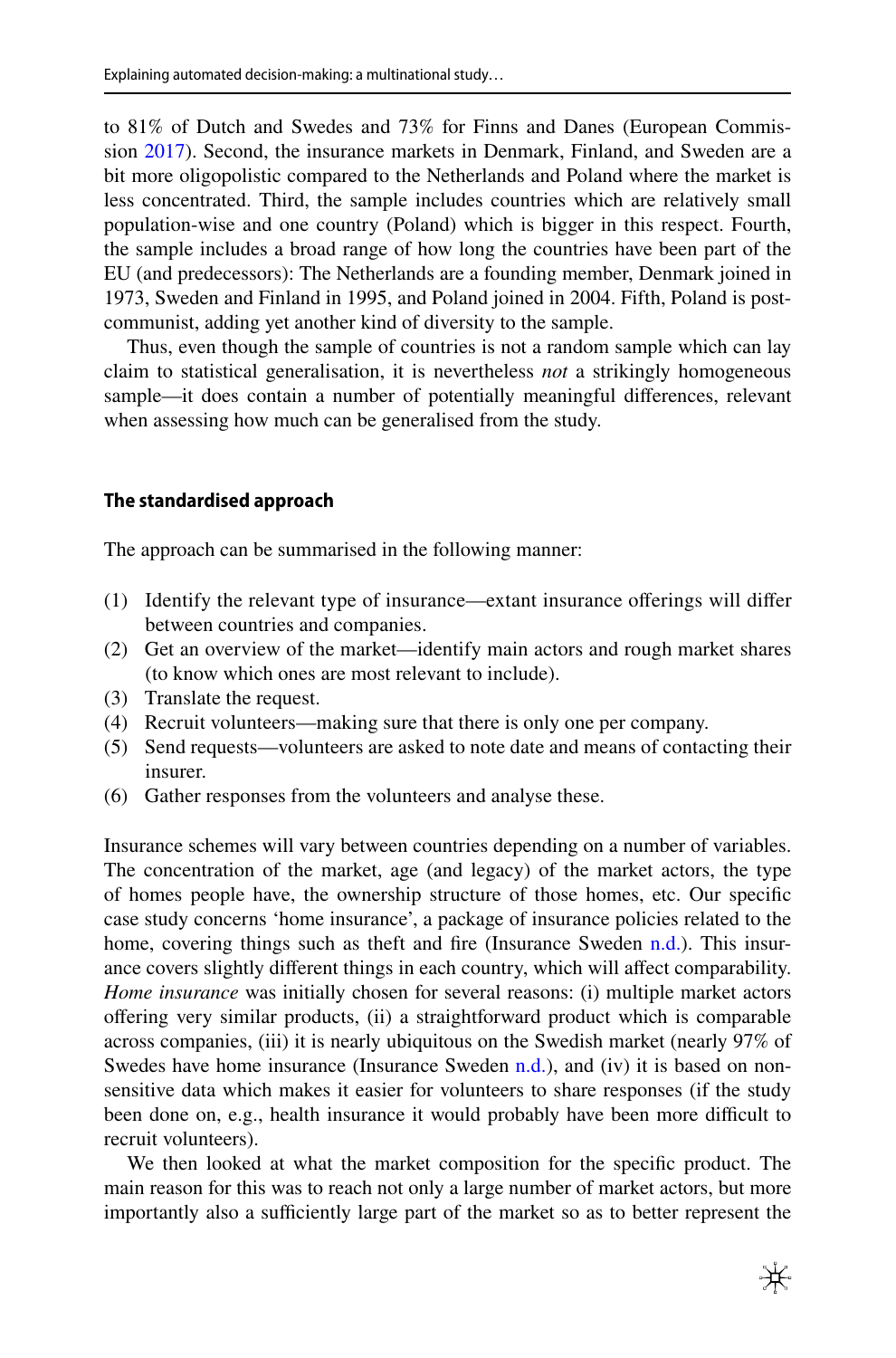<span id="page-7-0"></span>

| <b>Table 1</b> Approximate market<br>shares covered in each country | Country         | Market share<br>covered $(\%)$ |
|---------------------------------------------------------------------|-----------------|--------------------------------|
|                                                                     | Sweden          | $90 - 95$                      |
|                                                                     | Denmark         | 68                             |
|                                                                     | Finland         | 72                             |
|                                                                     | The Netherlands | 45                             |
|                                                                     | Poland          | $40 - 45$                      |

Hi!

In accordance with article 15, section 1h, of the General Data Protection Regulation 2016/679 I would like information on how the premium of my home insurance is determined. This article in the regulation should be applicable if pricing (i) is automated and (ii) is based on personal data (both collected from me and collected by other means).

I would be pleased to receive this information in suitable form (e.g., mathematical formulæ or descriptive text) that meets the requirements of the regulation on meaningful information about the logic involved in automated decision-making. Thanks a lot for your help!

Best regards etc.

<span id="page-7-2"></span>**Fig. 1** The request for pricing information made to the insurers

hypothetical experience of the population. The approximate market shares thus cov-ered are summarised in Table [1.](#page-7-0)<sup>[2](#page-7-1)</sup>

The request, translated into English, is shown in Fig. [1.](#page-7-2) The actual queries were sent in Danish, Dutch, Finnish, Polish, and Swedish, respectively. Translation was a

<span id="page-7-1"></span><sup>&</sup>lt;sup>2</sup> All figures are subject to some uncertainty, as large insurers are separately accounted for in the statistics, while smaller ones are lumped together into 'other' categories. In some sets of statistics, numbers for apartments and houses are given separately, forcing interpolation. Swedish fgures are based on the official market statistics of Q4 2018 from Insurance Sweden [\(https://www.svenskforsakring.se/globa](https://www.svenskforsakring.se/globalassets/statistik/importerad-statistik/statbranch/branschstatistik/2018/branschstatistik-q4-2018.pdf) [lassets/statistik/importerad-statistik/statbranch/branschstatistik/2018/branschstatistik-q4-2018.pdf](https://www.svenskforsakring.se/globalassets/statistik/importerad-statistik/statbranch/branschstatistik/2018/branschstatistik-q4-2018.pdf)). Danish figures are based on  $Q1$  2020 figures from Forsikring & Pension, the Danish industry organization for insurance and pension companies ([https://www.forsikringogpension.dk/statistik/markedsandele-for](https://www.forsikringogpension.dk/statistik/markedsandele-for-brand-og-loesoereforsikring-for-private/)[brand-og-loesoereforsikring-for-private/](https://www.forsikringogpension.dk/statistik/markedsandele-for-brand-og-loesoereforsikring-for-private/)). Finnish fgures are based on numbers from Finance Finland in their overview of Finnish insurance companies in 2020 ([https://www.fnanssiala.f/wp-content/uploads/](https://www.finanssiala.fi/wp-content/uploads/2021/06/Finnish-insurance-in-2020.pdf) [2021/06/Finnish-insurance-in-2020.pdf\)](https://www.finanssiala.fi/wp-content/uploads/2021/06/Finnish-insurance-in-2020.pdf). Dutch fgures are based on the 2016 market statistics from the Insurers Association ([https://www.verzekeraars.nl/media/3544/verzekerd-van-cijfers-2016-nl.pdf\)](https://www.verzekeraars.nl/media/3544/verzekerd-van-cijfers-2016-nl.pdf). Polish figures are based on the official market statistics of Q3 2020 from The Polish Financial Supervision Authority (UKNF) [\(https://www.knf.gov.pl/knf/pl/komponenty/img/Raport\\_sektor\\_ubezpieczen\\_III\\_kw\\_](https://www.knf.gov.pl/knf/pl/komponenty/img/Raport_sektor_ubezpieczen_III_kw_2020_72458.pdf) [2020\\_72458.pdf,](https://www.knf.gov.pl/knf/pl/komponenty/img/Raport_sektor_ubezpieczen_III_kw_2020_72458.pdf) p. 10).

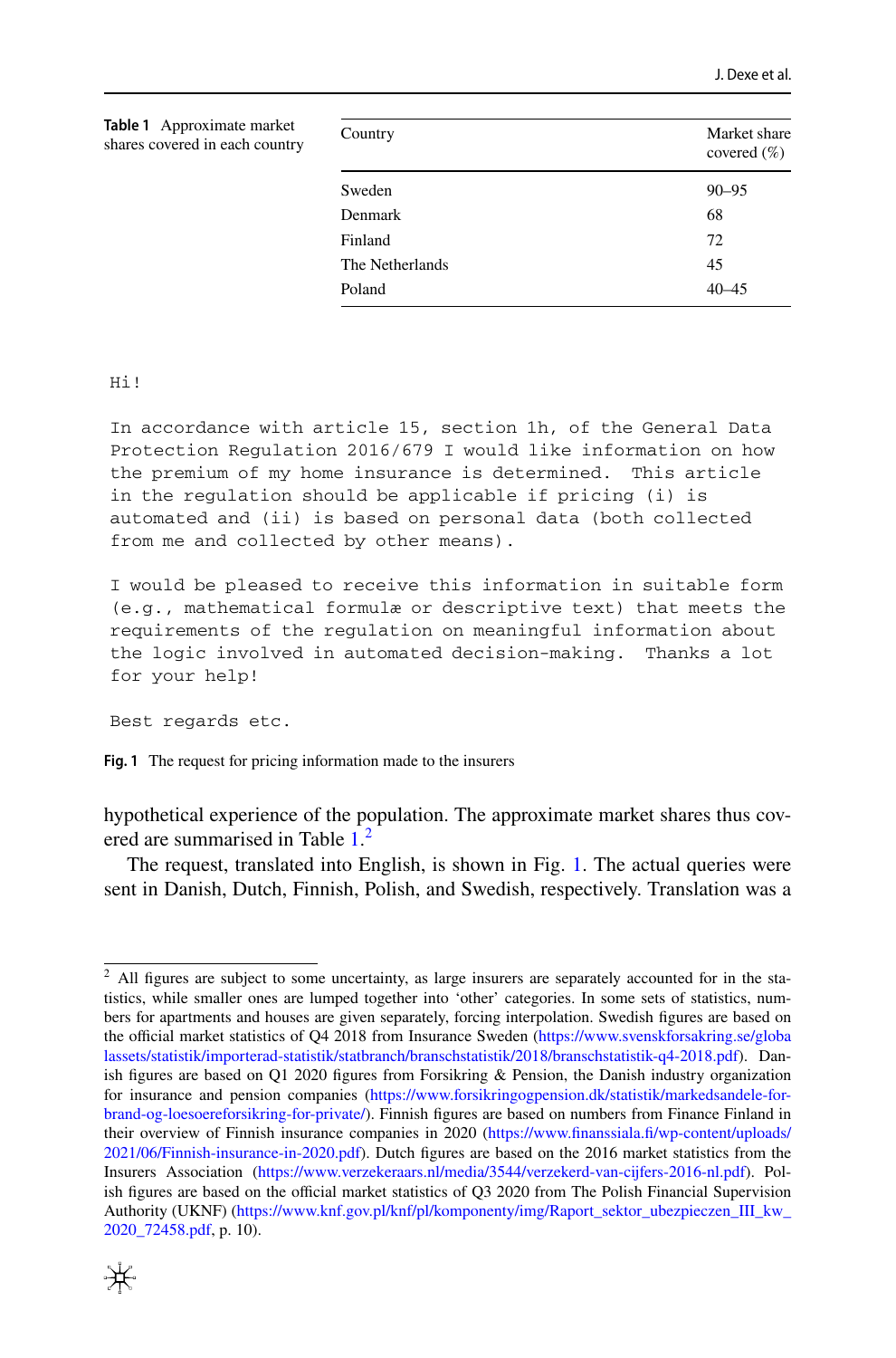relatively straightforward step. Since we aim for an interaction with the companies on the level of an above average informed customer, we initially chose to frame it in language that was somewhat 'formal' (e.g., pointing to the particular GDPR article) but not specifc legalese. That being said, the translations have been made by or together with lawyers in several cases, which also ensures that the relevant legal references are kept in the request.

Recruitment of volunteers was made among colleagues or personal acquaintances of the researchers involved in the study. When a sufficient amount of volunteers had been recruited we proceeded to send one request per insurance company. While sending more requests per company would give a larger sample of how that specifc company answers the query, it would also notify the company about the organisation of data requests, and would most probably afect responses. Similarly, approaching the company as researchers might produce a more qualitative answer, but would likely not mimic how they respond to actual customers.

As noted above, the study design is very similar to Sørum and Presthus ([2020\)](#page-26-0). Important diferences in the approach include (i) the specifcity of using home insurance across all requests, (ii) approaching companies in comparable markets but in diferent countries and (iii) framing the request to only concern automated decisions. This framing, by pointing to a particular section of the GDPR, is also in line with their recommendation for efective use of GDPR rights.

In the following, some country specifc adaptations of the methodology are detailed.

## **Denmark**

In Denmark, requests were made in March and April 2021. A total of fve Danish companies were contacted by fve recruited volunteers, each being a home insurance customer at one of these companies. The fve volunteers were recruited through our personal network. One volunteer had home insurance for an apartment, while four lived in houses. All fve requests were made digitally; one by e-mail, four through online web forms.

### **Finland**

In Finland, the requests were made between April and May 2021. Four volunteers sent the predetermined request via an online message platform ofered by an insurance company, flled a contact form with the query in the customer portal of a company or sent an e-mail request. All of the recruited volunteers had an apartment insurance.

## **The Netherlands**

All requests were sent out in March 2021. The four recruited volunteers were customers at the respective company, and were recruited through our personal network.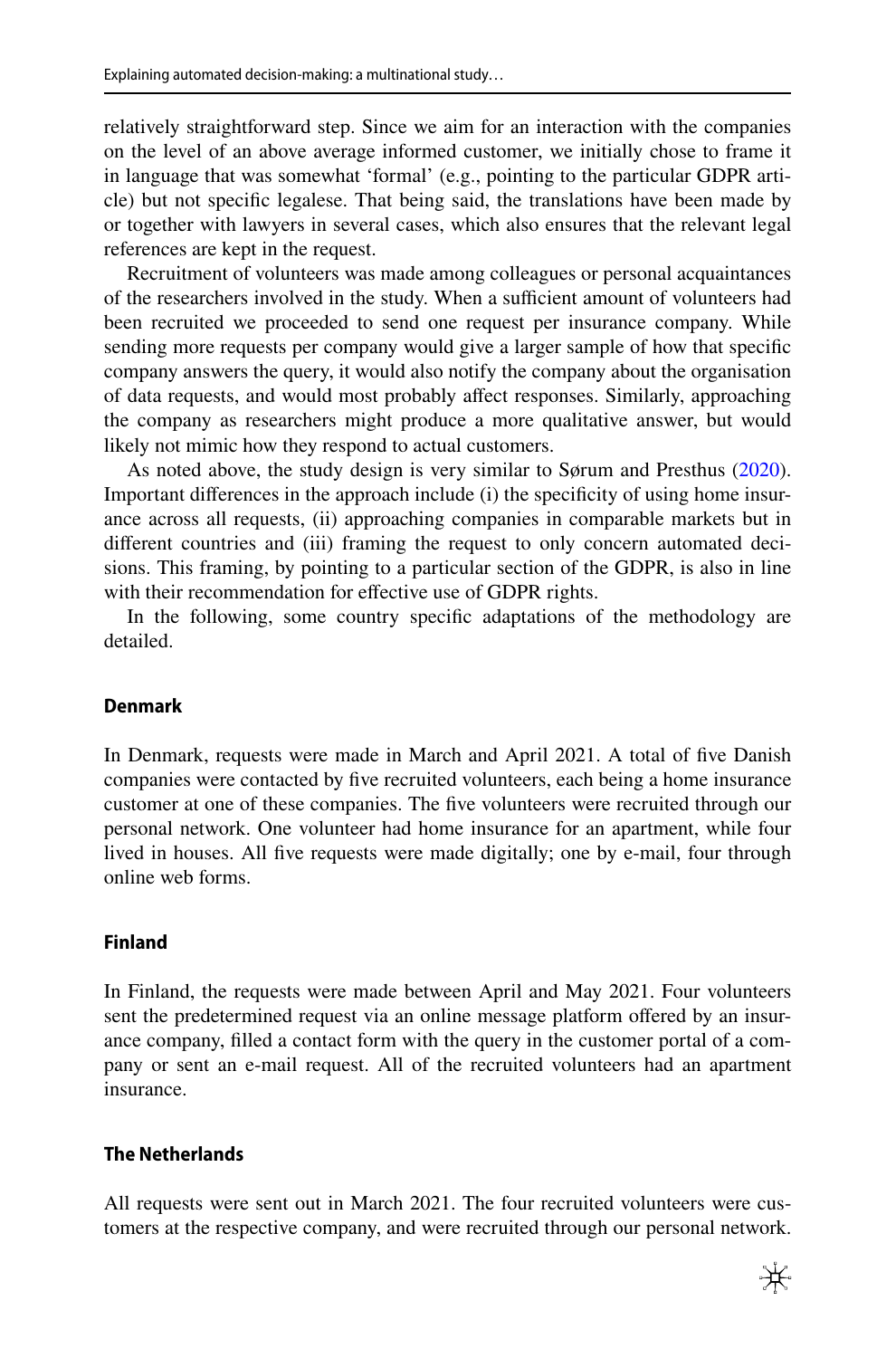Three of the requests were made by mail, whereas one request was sent through an online form. The volunteers live in a variety of apartments and houses.

### **Poland**

The recruited volunteers in Poland sent out their requests between December 2020 and March 2021. The volunteers were customers of six diferent insurance companies. Two additional companies were approached by our volunteers, but the data collection was not possible in these cases. For one company, the data collection failed due to technical limitations in the contact form. For another company, a problem with identifcation of the insurance-holder occurred. In the latter case, our volunteer was later informed, upon the telephone contact with the customer service, that the insurance premium was set as a certain percentage of the bank loan, without any further specifcations.

The recruitment was made partly through our personal network, and partly with the help of the non-governmental organisation Panoptykon.

The volunteers were instructed to send their requests in the most convenient way, which meant sending an email or filling the request in a contact form. The volunteers had an apartment or house insurance, sometimes in conjunction with other forms of insurance.

### **Sweden**

The seven requests from Sweden were made from December 2018 to March 2019. Recruitment of volunteers was mainly done among colleagues at a research institute, and one non-researcher. For the Swedish study we did not record how requests were made, but did record how the responses came in. Also, three of the seven volunteers had home insurance for apartments, while four had for houses. The house insurance has broader coverage, but there was no obvious diference in the responses for the diferent types of insurance.

## <span id="page-9-0"></span>**Results**

In the following, we present the results from the requests made. In Table [2](#page-10-0) we show data related to how the pricing algorithm works, or at least what the companies claim afect the price. The categories are derived from the original analysis of the Swedish replies. In Table [3](#page-12-0) data related to how the companies reply to the queries are presented. As with the previous table, the categories are derived from the Swedish replies. In both cases we have had a discussion about whether other groupings were possible, but have chosen not make significant changes.<sup>[3](#page-9-1)</sup> Finally, Fig. [2](#page-13-0) shows

<span id="page-9-1"></span><sup>&</sup>lt;sup>3</sup> The only alteration is the addition of "No response" in Table [2](#page-10-0) to indicate contacted companies that failed to respond, and the removal of "Visualisations" from Table [3](#page-12-0) since none of the replies contained visualisations. The reason for including it in (Dexe et al. [2020\)](#page-25-3) was due to a discussion about ways to improve intelligibility of the responses, but that discussion is not included in the present paper.

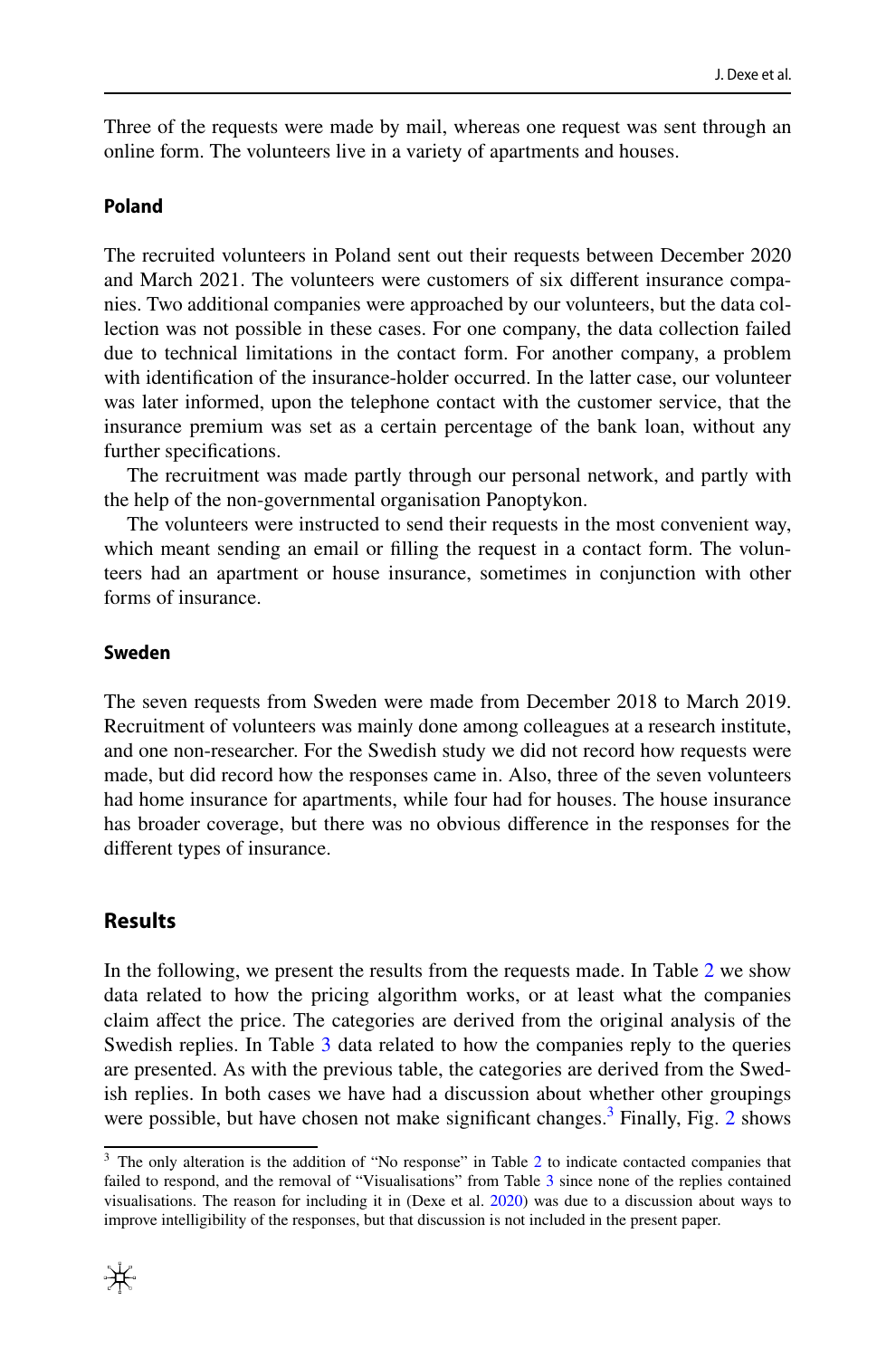|                                             |                       | Table 2 Overview of pricing information obtained, by company |         |                     |              |                          |       |                                 |                                       |                               |                     |             |
|---------------------------------------------|-----------------------|--------------------------------------------------------------|---------|---------------------|--------------|--------------------------|-------|---------------------------------|---------------------------------------|-------------------------------|---------------------|-------------|
|                                             | Living area $(m2)$    | Family status<br>(e.g., number<br>of people)                 | Address | Real estate<br>data |              | Age Deductible Indemnity | limit | Income and<br>financial<br>data | (e.g., locks)<br>measures<br>Security | (loyalty)<br>Age of<br>policy | Claims his-<br>tory | No response |
| DK1                                         | ᅴ                     |                                                              |         | ×                   | ×            | ×                        |       |                                 |                                       | ×                             | ×                   |             |
| DK <sub>2</sub>                             | 凵                     |                                                              | 凵       | L                   | $\times$     |                          | ┙     | $\times$                        |                                       |                               | ×                   |             |
| DK3                                         |                       | ×                                                            | ×       | $\times$            | $\Join$      | ×                        | ×     |                                 |                                       | ×                             |                     |             |
| $DK4$                                       |                       |                                                              | ×       | ×                   | $\mathsf{x}$ |                          |       |                                 |                                       |                               |                     |             |
| DK5                                         |                       |                                                              | ×       |                     |              |                          | ×     |                                 |                                       |                               |                     |             |
| $\Xi$                                       | $\times$              | $\Join$                                                      | ×       |                     | $\times$     | ×                        |       |                                 |                                       |                               |                     |             |
| ${\rm F}12$                                 | ×                     |                                                              | ×       |                     | $\times$     |                          |       |                                 |                                       |                               |                     |             |
| <b>EEE</b>                                  | ×                     |                                                              | ×       |                     | $\times$     | ×                        | ×     |                                 |                                       | ×                             |                     |             |
|                                             |                       |                                                              |         |                     |              |                          |       |                                 |                                       |                               |                     | $\times$    |
|                                             |                       |                                                              |         | ×                   |              |                          |       |                                 |                                       | ×                             |                     |             |
| $\rm{NL}$                                   |                       |                                                              |         |                     |              |                          |       |                                 |                                       |                               |                     |             |
|                                             | ×                     | $\times$                                                     | ×       | ×                   | ×            |                          |       |                                 | ×                                     | ×                             |                     |             |
| $\sum\limits_{\mathbf{K} \perp \mathbf{A}}$ |                       |                                                              |         |                     |              |                          |       |                                 |                                       |                               |                     |             |
| $\Xi$                                       |                       |                                                              | ×       | ×                   | ×            |                          |       | $\times$                        | ×                                     |                               | ×                   |             |
| PL2                                         |                       |                                                              |         |                     |              |                          |       |                                 |                                       |                               |                     |             |
| $\mathbf{P}\mathbf{L}3$                     | ×                     |                                                              | ×       | ×                   |              |                          |       |                                 |                                       |                               | ×                   |             |
| P14                                         |                       |                                                              | ×       | ×                   |              |                          | ×     |                                 | ×                                     | ×                             | ×                   |             |
| PL5                                         | ×                     |                                                              | ×       | ×                   |              |                          | ×     |                                 | ×                                     | ×                             | ×                   |             |
| PL6                                         |                       |                                                              |         |                     |              |                          |       |                                 |                                       |                               |                     | ×           |
| SEI                                         | ×                     | ×                                                            | ×       |                     | ×            |                          |       |                                 |                                       |                               |                     |             |
| SE2                                         | $\boldsymbol{\times}$ | ×                                                            | ┙       | ×                   | L            | ×                        | ×     | ×                               | ×                                     | ┙                             | ×                   |             |
| SE3                                         |                       |                                                              |         |                     | L            |                          |       |                                 |                                       |                               |                     |             |
| SE4                                         |                       | ×                                                            | ×       | ×                   |              |                          |       | ×                               | ×                                     |                               | ×                   |             |
| SE5                                         |                       |                                                              | ×       |                     | ×            |                          |       |                                 |                                       |                               |                     |             |

<span id="page-10-0"></span>米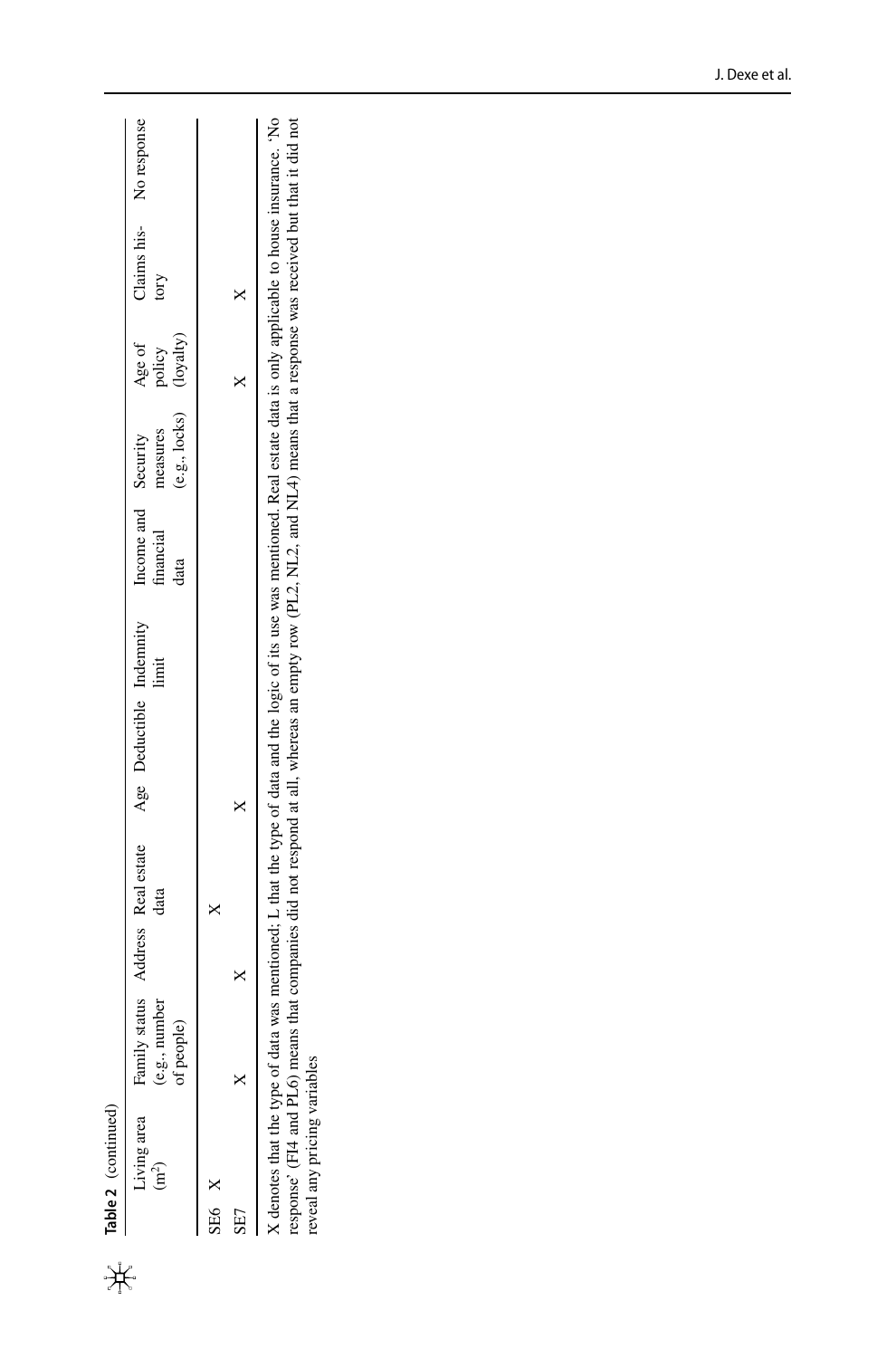Explaining automated decision-making: a multinational study...

|                 | Process<br>descrip-<br>tion |             | Fairness Legal basis General | logic       | Contact<br>details | Informa-<br>tion on<br>other<br>customers | <b>Business</b><br>confidenti-<br>ality | How a<br>profile is<br>created |
|-----------------|-----------------------------|-------------|------------------------------|-------------|--------------------|-------------------------------------------|-----------------------------------------|--------------------------------|
| DK1             | $\boldsymbol{\mathrm{X}}$   |             | $\mathbf X$                  | $\mathbf X$ | $\mathbf X$        |                                           |                                         |                                |
| DK <sub>2</sub> | X                           |             | X                            | $\mathbf X$ | $\mathbf X$        |                                           |                                         |                                |
| DK3             | X                           |             |                              |             | $\mathbf X$        |                                           |                                         |                                |
| DK4             | $\boldsymbol{\mathrm{X}}$   |             | X                            |             | X                  |                                           | $\mathbf X$                             | $\mathbf X$                    |
| DK5             | $\boldsymbol{\mathrm{X}}$   |             |                              |             | $\mathbf X$        |                                           |                                         |                                |
| FI1             | $\mathbf X$                 |             |                              | X           | $\mathbf X$        |                                           |                                         |                                |
| FI <sub>2</sub> |                             |             |                              |             |                    |                                           | $\mathbf X$                             |                                |
| FI3             | $\mathbf X$                 |             |                              | X           | $\mathbf X$        |                                           |                                         | $\mathbf X$                    |
| ${\rm FI4}$     |                             |             |                              |             |                    |                                           |                                         |                                |
| $\rm NL1$       | X                           |             | $\mathbf X$                  | $\mathbf X$ | $\mathbf X$        |                                           | $\mathbf X$                             |                                |
| $\rm NL2$       | $\mathbf X$                 |             |                              |             | $\mathbf X$        |                                           |                                         |                                |
| $\rm NL3$       | $\mathbf X$                 |             |                              | X           | $\mathbf X$        |                                           | $\mathbf X$                             |                                |
| $\rm NL4$       | $\mathbf X$                 |             | X                            | $\mathbf X$ |                    |                                           | $\mathbf X$                             |                                |
| $\rm PL1$       |                             |             |                              |             |                    |                                           | $\mathbf X$                             |                                |
| PL <sub>2</sub> |                             |             | X                            | $\mathbf X$ |                    |                                           | $\mathbf X$                             |                                |
| PL3             |                             |             | $\mathbf X$                  |             |                    |                                           | $\mathbf X$                             |                                |
| PL <sub>4</sub> |                             |             | X                            | X           | $\mathbf X$        |                                           | $\mathbf X$                             |                                |
| PL5             |                             |             |                              |             |                    |                                           |                                         |                                |
| PL6             |                             |             |                              |             |                    |                                           |                                         |                                |
| SE1             |                             |             |                              |             |                    |                                           |                                         |                                |
| SE <sub>2</sub> | X                           | X           |                              |             |                    | $\mathbf X$                               |                                         | $\mathbf X$                    |
| SE3             |                             | $\mathbf X$ |                              |             |                    |                                           |                                         |                                |
| SE4             | X                           |             |                              |             | $\mathbf X$        |                                           |                                         |                                |
| SE5             | $\mathbf X$                 |             |                              |             | $\mathbf X$        |                                           |                                         |                                |
| SE <sub>6</sub> | $\mathbf X$                 |             | $\mathbf X$                  | X           | $\mathbf X$        |                                           | $\mathbf X$                             | $\mathbf X$                    |
| SE7             |                             | X           |                              | $\mathbf X$ | $\mathbf X$        | X                                         | $\mathbf X$                             |                                |

<span id="page-12-0"></span>**Table 3** Overview of procedural information obtained, by company

a representative insurer response (translated into English). The rationale for the fgure is twofold: (i) it ofers a concrete example of what a response looks like and (ii) it illustrates the coding regime employed.

### **Denmark**

The time duration between sending the request to getting the fnal answer varied from 6 to 22 days, with a median of 17 days. The length of the response varied from 45 to 661 words. Two of the replies had additional attachments describing in depth the insurance company's personal data policy (a 10-page and a 20-page attachment).

Three companies (DK2, DK4, and DK5) provided generic examples of the data categories used to calculate the home insurance without referring to the specifc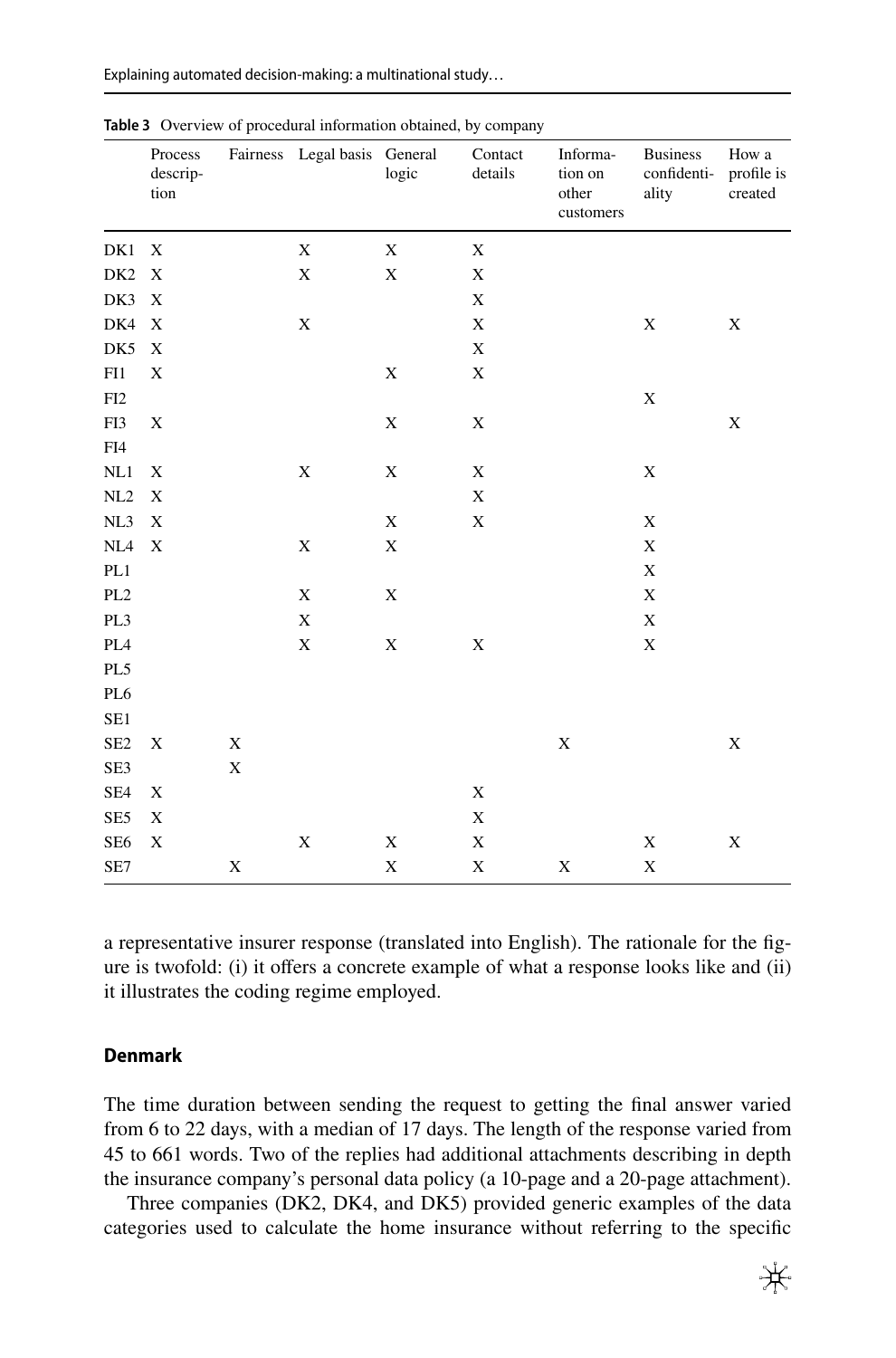You have requested that SE7 inform you about how we calculate the premium for your home insurance.

SE7 uses all the data we have access to. It is about, e.g., information about you and your household. Where do you live, $1$  how many are there in your household,<sup>2</sup> how old are you,<sup>3</sup> how long have you had insurance in  $SE7.4$  how many claims do you have.<sup>5</sup> But also about other information about other customers, e.g., how many claims come from a certain residential area. Information on other customers

The purpose is to calculate a premium that is as fair to each customer as possible in relation to the risk. It is not possible to set completely individual premiums because the idea of insurance is to spread the risks over a collective. Fairness

Not all people suffer injuries, but if an injury occurs, it can be costly if you have to pay for everything yourself. When a collective bears the overall risk, the cost for each individual in the collective is lower. It will be a win-win situation for policyholders and the insurance company. General logic

We do not provide information on exactly how e.g. what the actuarial formulæ look like. This is a business strategic and critical information that each insurance company keeps to itself. We have no obligation to disclose that information. Business confidentiality

If you have any questions/comments on the above, youre welcome to contact us. You have all my contact details below. Contact details

<span id="page-13-0"></span>**Fig. 2** A representative insurer response (translated into English) with the company named replaced by a pseudonym. The footnotes correspond to the coding of pricing information as summarised in Table [2](#page-10-0): 1 Address, 2 Family status, 3 Age, 4 Age of policy, 5 Claims history. The annotations to the right of the text correspond to the coding of procedural information as summarised in Table [3](#page-12-0)

categories used to calculate the pricing of the enquirer. One company gave three category examples (address, area of living, and price of insurance). In contrast, the two others provided more elaborate examples, e.g., insurer's age, postcode, the value of household efects, type of home (apartment, townhouse or house), and real estate

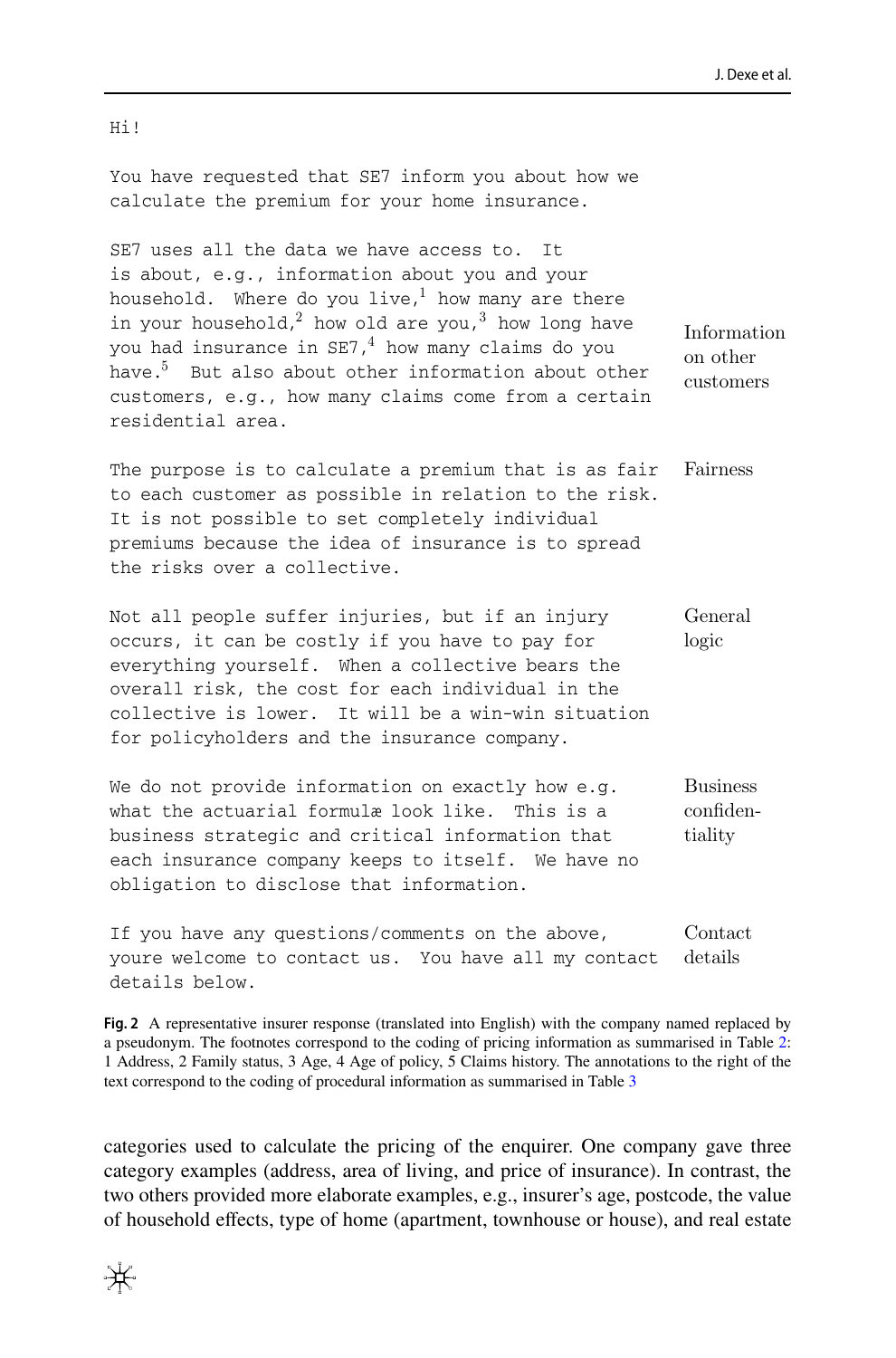characteristics (roof, basement, apartment foor). One company (DK4) responded that the price of home insurance was automatically generated but did not disclose the calculation formulæ, arguing that such insights are "classifed as trade secrets" referring directly to Chapter 6, Article 22, Section 1 of the GDPR. DK2 argued that they do not use automated decision-making when settling on insurance pricing. Nonetheless, they still provided a detailed explanation of the general logic behind their pricing calculations and examples of how diferent variables could potentially infuence these. Their explanation resembles the "input infuence-based" explanations: "For example, if you living in a neighbourhood where the risk of burglary is small, we offer you a lower price on your insurance than if you lived in a neighbourhood with many burglaries". DK5 stated they could not share their "actuary's mathematical computation models", giving no reason as to why.

DK1 and DK3 disclosed more detailed information on the diferent variables used in their calculation of home insurance. They specifed which personal data was used when calculating the customer's insurance price. For instance, DK3 gave examples such as "Number of people: 2, Roofng material: hard roof", etc.. Both companies disclosed the exact price reductions that were part of the pricing calculations. One of these companies (DK3) provided no further explanation on their process or logic of calculating prices (automated or not). The other company (DK1) gave a general description (resembling "input infuence-based explanation") of the company's algorithmic calculation stating that calculating insurance price is "based on data and associated statistical models. The higher/lower we assess the risk of getting a damage claim during the insurance period, the higher/lower the price can be for the insurance". They further exemplifed this with how diferent variables could infuence price (living factors such as probabilities of fooding and burglaries in the area compared to others).

### **Finland**

For Finland companies responded in 9 days (FI1), 4 days (FI2), and 23 days (FI3). One company (FI4) failed to respond to the request.

FI1 responded with information about the pricing methods used in calculating home insurance prices. The answer explained that any home insurance pricing is based on variables like living area of the apartment, location of the apartment, size of the city where the apartment is located, the age of insurance holder, and the selected amount of deductible. The response also referred to the terms and conditions document of the company's home insurances: "[T]he household insurance product description also describes the determination of the insurance premium in home insurance. You can fnd the product description in the appendix to this message."

FI2 stated that they are not using automated decision-making for calculating home insurance pricing. The company claimed that "[p]ricing is not a decision, but an ofer of the price of a product sold to a customer. The exact determination of the price is a matter of business secrecy." In addition, they stated that automated decision-making is used only when deciding whether they can grant the insurance or not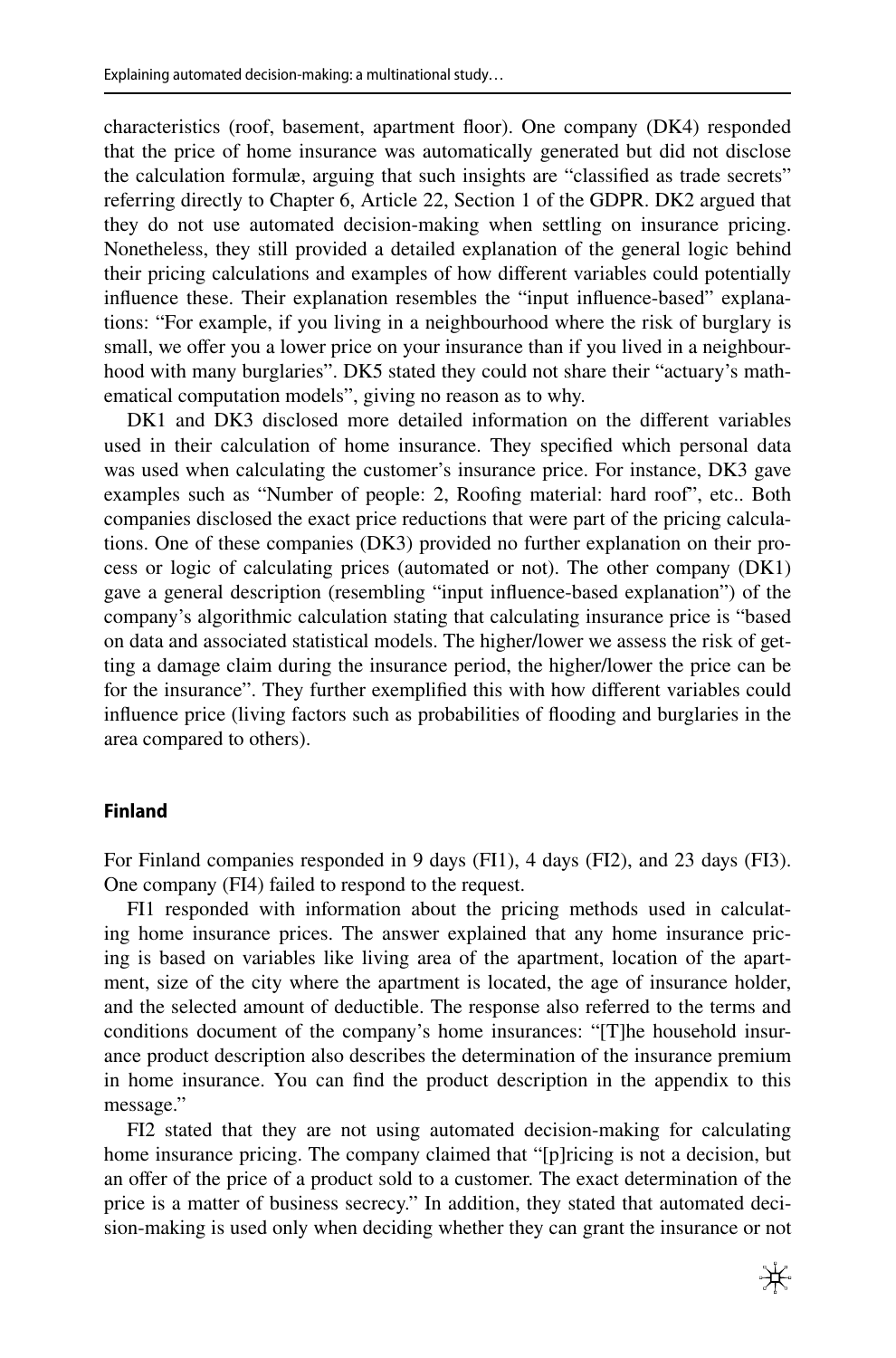and when deciding insurance compensations. However, they revealed that the living area of the customer and the location of the apartment are major variables infuencing the premium calculation of the exact type of home insurance the informant has (a discounted home insurance ofered for people under 27 years of age).

FI3 said that automatic processes are used for price calculation. Still, decisionmaking is not considered automatic because an insurance officer takes part in the calculation and makes the fnal decision. In addition, the FI3's answer included a separate remark about the use of profling: "[p]rofling is used, for example, to determine the risk equivalence of the insurance price". The company did not clarify further how this profling method afects the price calculation of home insurance.

## **The Netherlands**

The time between sending the request for information and the fnal answer was 4 to 44 days, with a median of 7.5 days. Response length varied between 81 and 271 words (excluding lengthy attachments).

One company provided examples of the data categories that were relevant in the calculation of the price, including both data collected through public information (the living area, year of construction, and type of home) as well as information provided by the customer (year of birth, family composition). The other companies did not provide such specifcs and referred to business confdentiality. One company assured that the use of this information would be exactly the same 'if done manually by a person'.

All companies further stressed that their operation was in line with existing regulations, oftentimes pointing to additional information provided in attached documents. One company detailed the most relevant points in relation to GDPR being the lawful basis for the data processing and data minimisation. While all companies stated that they met these requirements, details provided were minimal. For example, one company highlighted that a retention policy has been established within the company to ensure that data was not kept for longer than necessary, but details on this policy were missing.

#### **Poland**

The replies given by five of the companies were between 78 and 301 words in length. The time interval between the request and the answer varied, in three cases, between a week and a month. Although the time-frame provided for the response by the legislator should normally not exceed 1 month, two of the companies were late with the response (1 week for PL1 and 2 weeks for PL5 respectively), and one company did not respond (PL6) to the request, as of 3 months after the time provided by the legislator.

The content of the responses varied signifcantly. Four companies provided examples of data categories taken into account in calculating the insurance premiums. One company stated that the decision made was not fully automated, since automation only had a supportive role. As for how the premiums are set, some of the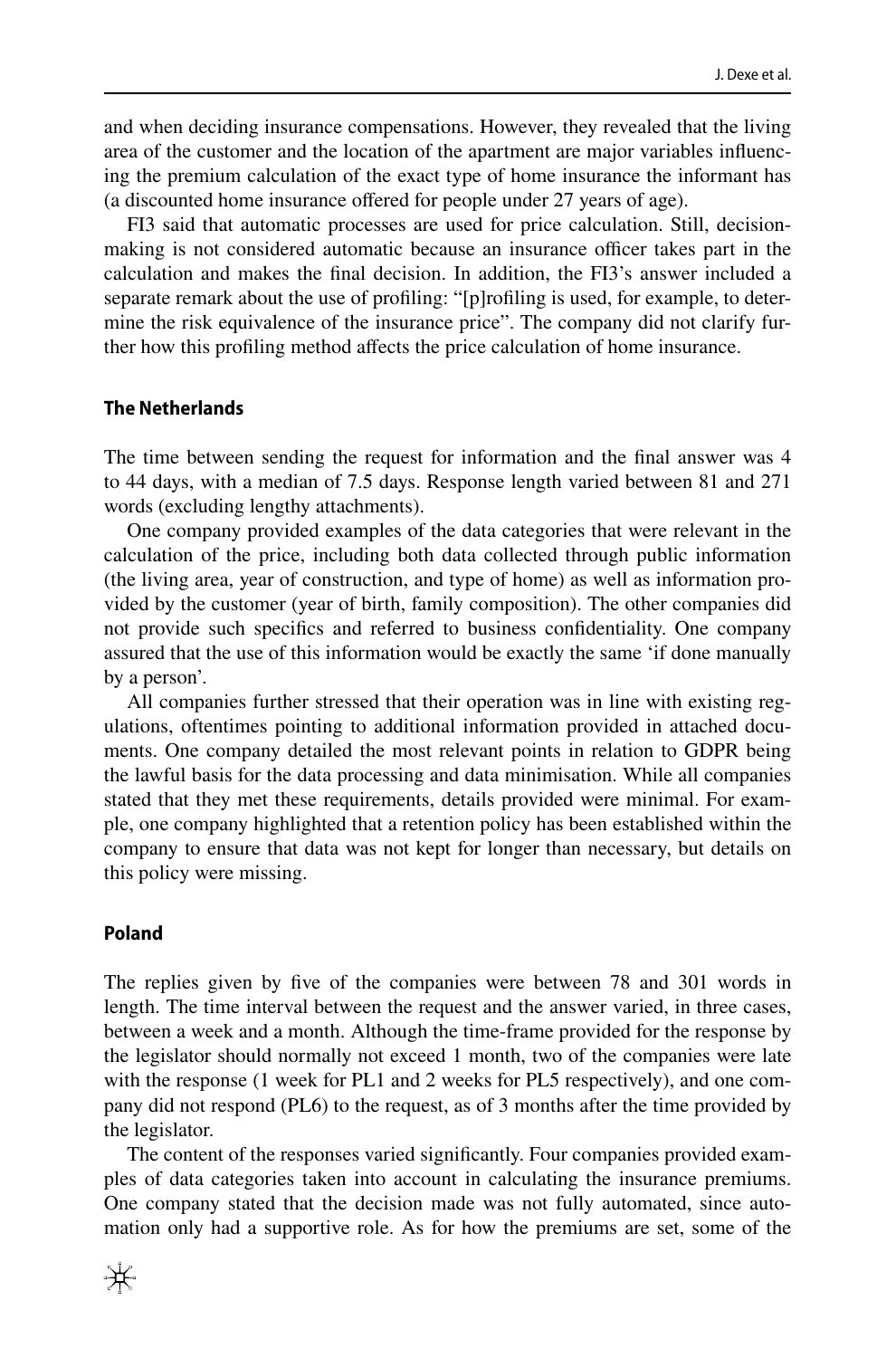companies explained that the premiums are determined on the basis of the currently applicable tarifs, but almost all companies emphasised that the details of the tarifs are subject to business confdentiality rules. Additionally, in two cases, the responses contained a reference to national laws governing the insurance sector along with the clarifcation that insurance companies are obliged to provide the supervisory authority with information on the tarifs and the grounds for their determination. Aside from the six companies presented in Tables [2](#page-10-0) and  [3](#page-12-0), two additional companies were contacted, but are not included in the results due to various problems with the data collection.

### **Sweden**

The time from request to response varied from 2 h to 2.5 months. Response length varied from 50 to 600 words. More details about the Swedish results can be found in (Dexe et al. [2020](#page-25-3)).

The most frequently provided information was address, age, and family status as contents of the insurance. Two companies provided descriptions of the logic behind the decisions, with examples of how certain variables were used. For instance, SE2 listed a number of variables that might increase premiums ("if you're young and belong to a category of persons who statistically experience more damages or if you live in an area where the risk of damages for things and persons are higher than in other areas") as well as variables that might lower premiums ("if you have been a customer with us for a long time without any claims").

As for the procedural information, the most frequent type of information was process descriptions and contact details. One company offered no procedural information at all. Two ofered descriptions of the logic of insurance in general. Some companies offered legal explanations for why they did not disclose all the information, referring either to business confdentiality or other national regulations as well as their specifc interpretations of the GDPR. However, these companies where not the least forthcoming in the responses.

### **Discussion**

### **Similarities and diferences**

In this section we discuss similarities and diferences between the replies, before looking deeper into interpretations of the legislation and then to a section where we discuss how the responses work as explanations.

For a study such as this one, a point of comparison within our sample is diferences in practice between the diferent countries. As can be seen in ["Limitations](#page-22-0) [and future work](#page-22-0)", there is no shortage of plausible explanations for such diferences. Level of digitisation, how long the countries have been apart of the EU project, when the requests were made, and others. However, no stark diferences appear when looking at the results. The Danish companies seem to be more forthcoming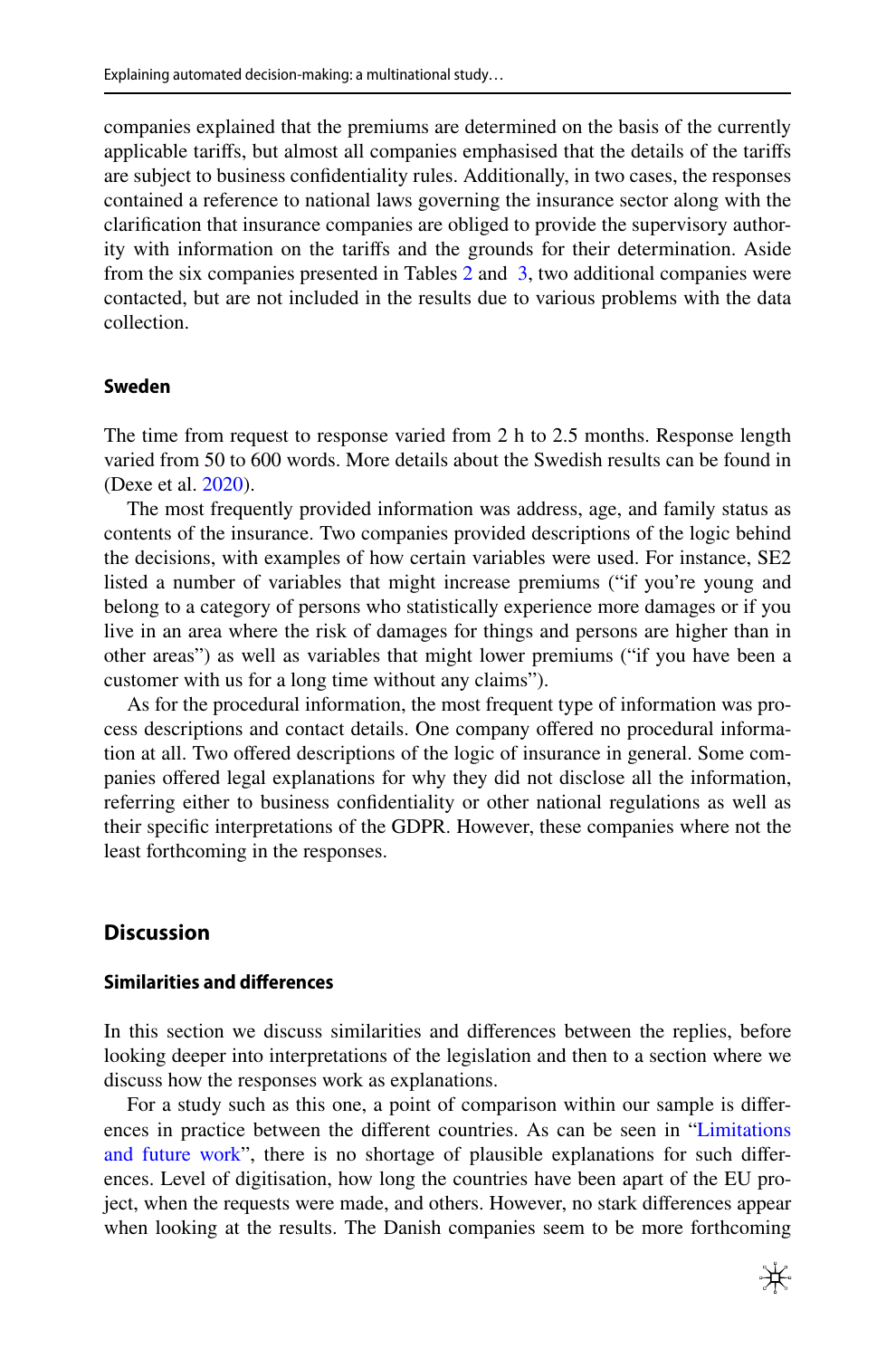and exhaustive when listing variables, but the sample is too limited to say conclusively that such a country profle exists. One could argue that this is as it should be when all the companies approached are subject to the same legislation.

Another point of comparison would be within-country variety. One would assume that size, age and ownership structure could have an efect on the replies. Specifcally, that a larger company would have more resources and routine to give a better answer, an older company might have experience and loyal customers to maintain that might improve the replies, and mutually owned companies would have less incentives to keep in information from their customers that in efect also own the company. However, no such diferences show up. There is one start-up in the sample, which is neither less or more forthcoming than signifcantly larger and older competitors. In the Netherlands, the two largest companies sampled have the fewest marks for pricing information in Table [2,](#page-10-0) but this trend does not appear in other countries. Finally, there does not seem to be any diference between mutually owned insurance companies and other companies.

There are still interesting variations though. Whether automated decision-making has occurred, and the signifcance of business confdentiality are two that are especially noteworthy.

In the replies there are diferent interpretations of what constitutes automated decision-making. Some companies simply respond to the queries, and thereby either confrm the validity of the query by admission or non-negation, or show that they do not understand the full extent of the request. Others deny the existence of automated decision-making in their system. These companies either fat out deny it, or try to explain their process as one where the actual decision is not automated.

The latter argument is the most interesting. While we have not confrmed the extent of automation in the companies' processes, the arguments deserve further consideration. As mentioned in the results from Denmark, one company claimed to not have automated decision-making, but still listed several variables and the logic behind the decision. In other words, they seem to hint at an algorithmic approach to the decisions. Another company, mentioned in the results from Poland, says that the automated system only had a supportive role—it had an "auxiliary, not a decisive, function". A Finnish company said that the pricing is an offer delivered for the customer, not a decision per se. One interpretation of these examples is that the companies use diferent communicative strategies to avoid the specifc requirements in the GDPR. Another is that they are simply true statements.

Another variation is that the contacted companies often pointed to business confdentiality (Table [3\)](#page-12-0) as an obstacle to providing further details on the way in which customer data is used in price-setting. For example, FI2 states that "The exact determination of the price is a matter of business secrecy", and PL2, similarly, claims that "In response to the application, we would like to inform you that the premium is determined based on the currently applicable tarif. The details of the tarif are an insurance secrecy." Yet, somewhat paradoxically, it is not necessarily the case that the companies referring to business secrecy are less forthcoming than those that do not. There are companies that refer to business confdentiality in an obstructive manner, but again, there are also those that only refer to business confdentiality for specifc parts of the decision-making process and are otherwise forthcoming. Thus,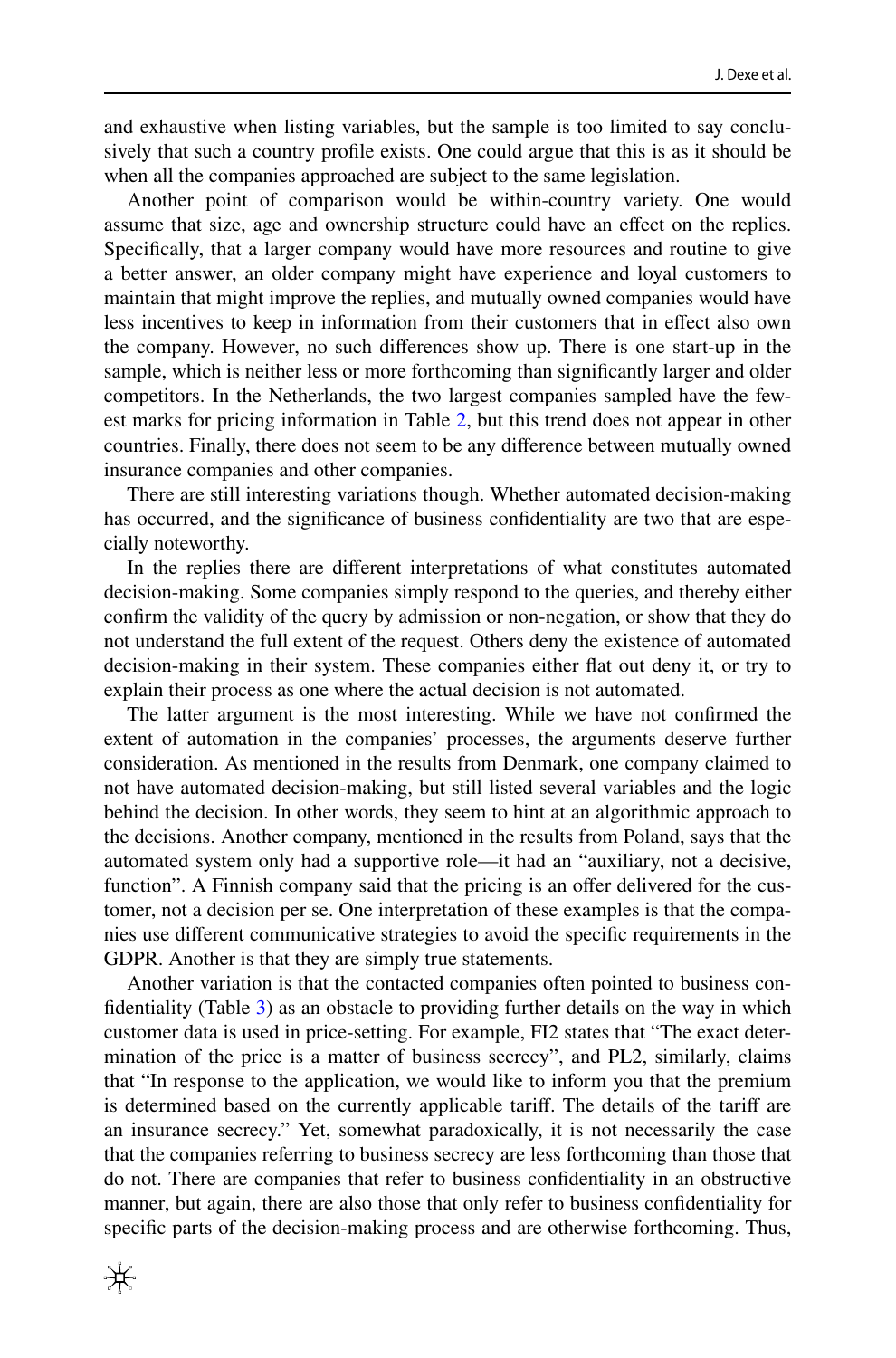one possible explanation for this somewhat counter-intuitive result is that they are transparent with respect to a signifcant portion of the query because they understand the question, and refer to business confdentiality only for a limited amount of information.

It is also interesting to observe that there is the notable absence of marks for indemnity limits, which would seem to be an important aspect for the price of home insurance. While location and age are well represented, only Denmark has more than two companies that talk about indemnity limits. DK2 says that "if you own many valuable items, your price will be higher". while DK1 instead says that you can get a lower price if "you have a low sum (content) insured".

Finally, there is a point to be made about the relationship between trust and the business of insurance. There is a possibility that insurance companies, being in the 'business of trust', will act diferently than other types of businesses in order to maintain the trust of the consumers. One answer for why the responses are vague could be that the automated-decision making the request references may not reach the threshold for legally mandated right of access, as we will see in the next section. In such a case, insurance companies have responded to requests despite no legal requirement forcing them to do so. That would mean that even if the responses are not as detailed as the consumer would like, they are more transparent and forthcoming than what the law compels the companies to be.

### **Diferent interpretations and language versions of Article 15(1)(h) GDPR**

One observation made in the course of the study was that the wordings of Article 15(1)(h) GDPR are subtly diferent in diferent languages, as illustrated in Fig. [3.](#page-19-0)

More precisely, the languages difer in how they refer to Article 22 GDPR. In the following, these diferences are explained using the English version of Article 15(1)(h). The main question of interpretation is what the phrase 'at least in those cases' refers to. Below, we suggest two types of interpretations identifed in our discussions:

• The narrow interpretation of Article  $15(1)(h)$  implies that the phrase 'at least in those cases' relates to the 'automated decision-making, including profling, referred to in Article 22(1) and (4)' as a whole phrase. This interpretation creates a legal obligation on the part of entities processing personal data to provide 'meaningful information about the logic involved, as well as the signifcance and the envisaged consequences of such processing for the data subject', whenever the automated decision-making or profling fall within the scope of Article 22 GDPR. Article 22 GDPR governs fully-automated decision-making and profling, which produce legal or similarly signifcant efects on individuals subject to the exceptions in Article 22(2) GDPR. Following this interpretation, the question of when the controller needs to provide such 'meaningful information' will depend on whether the automated decision is 'fully-automated', whether it 'produces legal efects' or 'similarly signifcantly afects' the individual, and whether any of the exception in Article 22(2) would apply.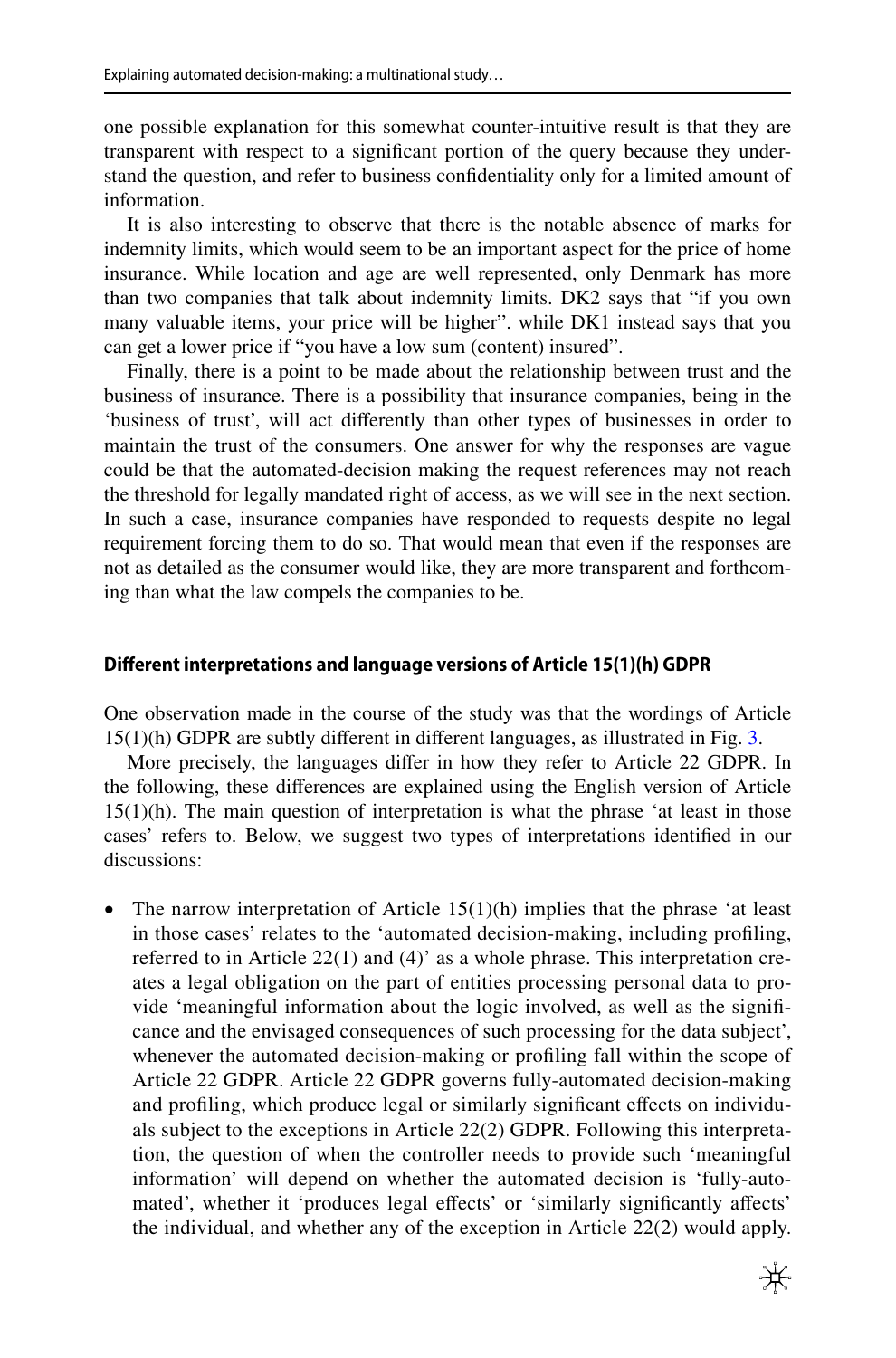#### Article 15

#### Right of access by the data subject

1. The data subject shall have the right to obtain from the controller confirmation as to whether or not personal data concerning him or her are being processed, and, where that is the case, access to the personal data and the following information:

#### $[(a)-(g)$  omitted

#### English:

### Danish:

(h) the existence of automated decision-making, including profiling, referred to in Article  $22(1)$  and  $(4)$ and, at least in those cases. meaningful information about the logic involved, as well as the significance and the envisaged consequences of such processing for the data subject.

#### Dutch:

(h) het bestaan van geautomatiseerde besluitvorming, met inbegrip van de in artikel 22, leden 1 en 4, bedoelde profilering, en, ten minste in die gevallen, nuttige informatie over de onderliggende logica, alsmede het belang en de verwachte gevolgen van die verwerking voor de betrokkene.

(h) forekomsten af automatiske afgørelser, herunder profilering, som omhandlet i artikel 22, stk.  $1$  og  $4$ , og som minimum meningsfulde oplysninger om logikken heri samt betydningen og de forventede konsekvenser af en sådan behandling for den registrerede.

#### Polish:

(h) informacie o zautomatyzowanym podejmowaniu decyzji, w tym o profilowaniu, o którym mowa w art. 22 ust.  $1$  i 4, oraz – przynajmniej w tych przypadkach  $-$  istotne informacje o zasadach ich podejmowania, a także o znaczeniu i przewidywanych konsekwencjach takiego przetwarzania dla osoby, której dane dotyczą.

#### Finnish:

(h) automaattisen päätöksenteon, muun muassa 22 artiklan 1 ja 4 kohdassa tarkoitetun profiloinnin olemassaolo. sekä ainakin näissä tapauksissa merkitykselliset tiedot käsittelyyn liittyvästä logiikasta samoin kuin kyseisen käsittelyn merkittävyys ja mahdolliset seuraukset rekisteröidylle.

#### Swedish:

(h) Förekomsten av automatiserat beslutsfattande, inbegripet profilering enligt artikel 22.1 och 22.4, varvid det åtminstone i dessa fall ska lämnas meningsfull information om logiken bakom samt betydelsen och de förutsedda följderna av sådan behandling för den registrerade.

<span id="page-19-0"></span>**Fig. 3** GDPR Article 15, Section (1)(h), in diferent languages

For all other cases of automated decision-making and profling, the provision of the 'meaningful information...' would be recommended in light of the principle of transparency in Article 5(1)(a), but would not be mandatory.

• The broad interpretation suggest that 'at least in those cases' could refer to 'automated decision-making', meaning that profling in scope of Article 22 GDPR would be regarded as a non-exhaustive example of processing covered by this provision, and that meaningful information is equally applicable to automated decision-making in general. This would require data processors to provide individuals with 'meaningful information about the logic involved...' in all cases of automated decision-making and profling, irrespective of whether the decisions would be caught by the scope of Article 22 GDPR. Recital 63 GDPR would seem to support this reading, even broaden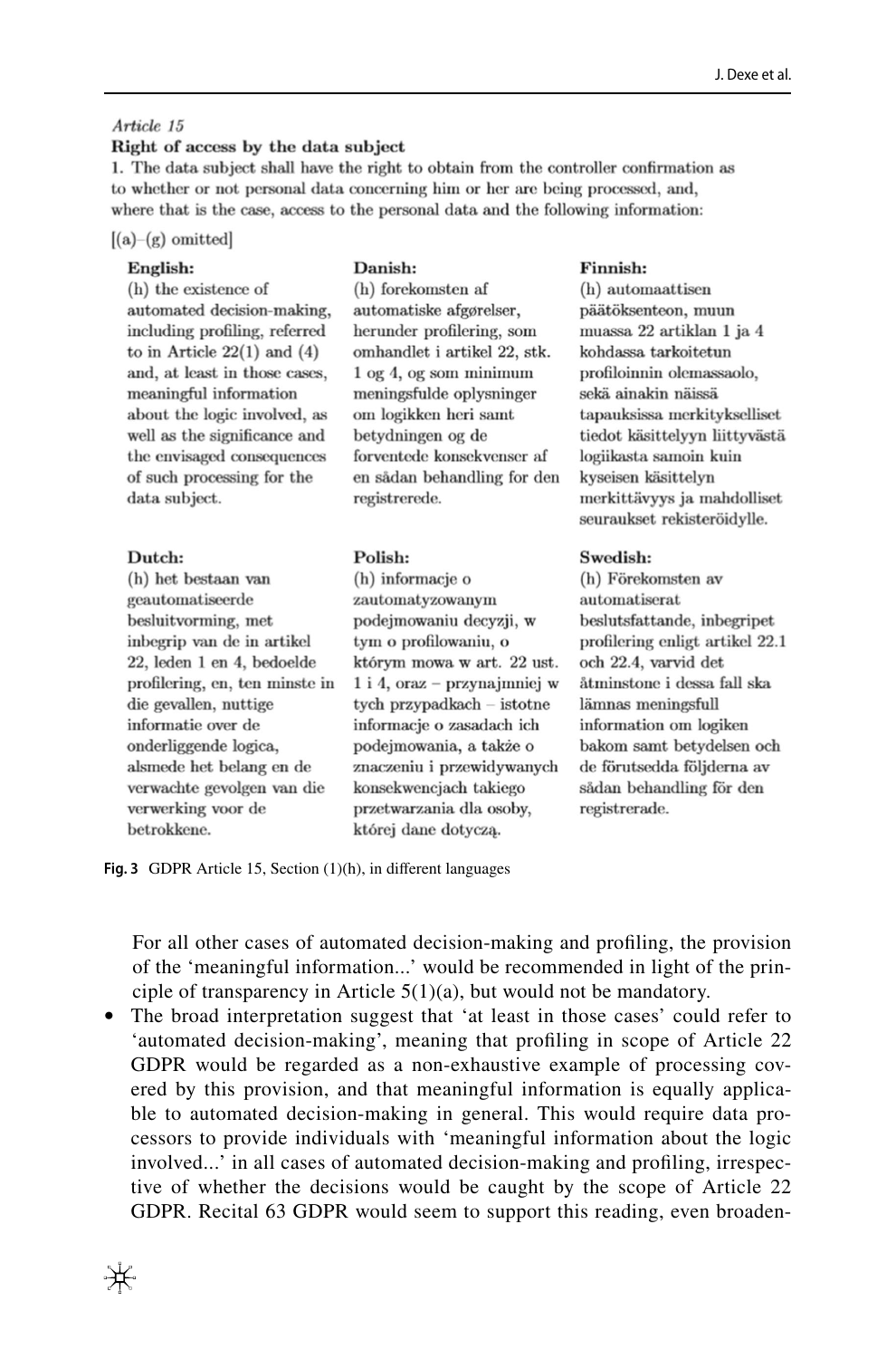ing the requirement further by referring to the word 'processing': "[e]very data subject should therefore have the right to know and obtain communication in particular with regard to (...) the logic involved in *any* automatic personal data processing and, at least when based on profling, the consequences of such processing" (emphasis added). Moreover, this line of interpretation seems to be supported by the European Data Protection Board (EDPB), a body established by the GDPR to ensure the consistent application of the Regulation. The Board indicates in the Guidelines on automated individual decision-making and profling that Article 15(1)(h) entitles data subjects to receive the information about existence, automated decision-making, including profling, meaningful information about the logic involved, and the signifcance and envisaged consequences of such processing for the data subject (Article 29 Data Protection Working Party [2018\)](#page-25-15).

The comparison between the different language versions of Article  $15(1)(h)$ of the countries involved in the study revealed that some of the versions could suggest diferent interpretations identifed above. The consensus among the researchers is that the English language version suggests a more narrow interpretation in comparison with some of the other versions.

In the Swedish version, the lack of the comma after the word 'proflering' (Eng. 'profling'), suggest that a broad interpretation is more plausible. This was assumed—not considering the possibility of diferent interpretations—by the researchers when the request in Fig. [1](#page-7-2) was frst worded and sent to Swedish insurers in the original study (Dexe et al. [2020](#page-25-3)). Only in the work with the international study did the possibility of the narrower interpretation become clear. The Dutch version seems to closely follow the English version of the text, making the interpretational nuances similar to the English version. The same goes for the Danish version, although the use of 'som minimum' (Eng. 'as a minimum') instead of 'at least in those cases' may open up for a broader interpretation.

The Polish text, however, hints at the reading in accordance with the broad interpretation, since the expression 'o którym mowa' (Eng. 'referred to') would point to the word 'profling', while the phrase 'istotne informacje o zasadach ich podejmowania' would pertain to the phrase 'decision-making'. In the Finnish version, the Article 15(1)(h) includes the wording 'muun muassa' (Eng. 'among other things') before referring to the article 22, and afterwards the phrasing 'sekä ainakin näissä tapauksissa' (Eng. 'and at least in these cases'; note the word these instead of those, highlighting that the mentioned cases are referred to as possible cases among others) indicate that the Article 22 is given as a nonexhaustive example, which suggests a broad interpretation.

It should be stressed that as a regulation, the GDPR is directly applicable in all the Member States. No particular language version takes precedence over any other, as all the official languages of the Union have an equally authentic character. Thus, in the absence of case law, it is difficult to say what the effects, if any, of the diference noted above are. However, it is an important observandum in this context, where the wordings in the diferent national languages may have afected how insurers respond to the requests made.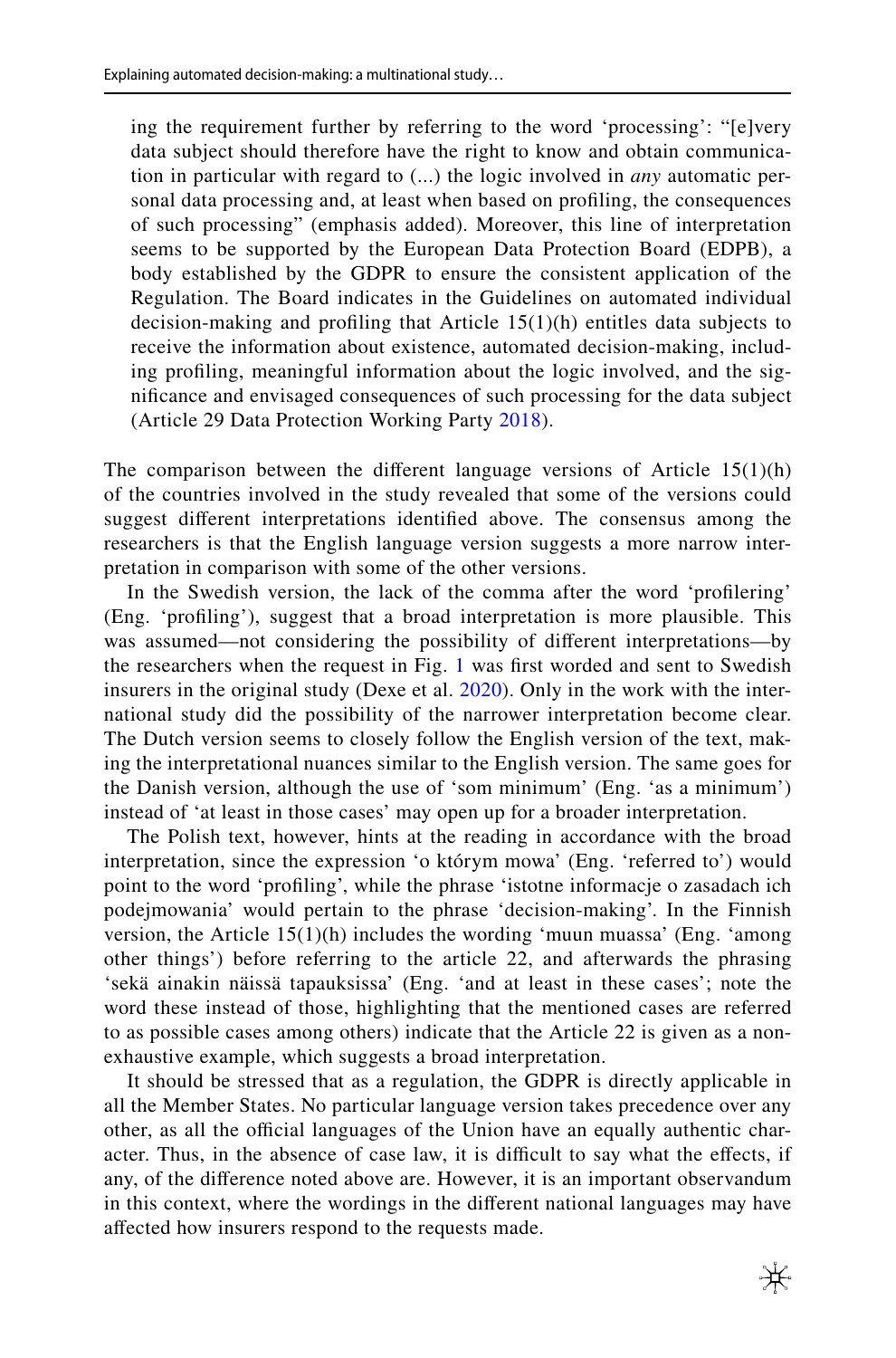### <span id="page-21-0"></span>**Meaningful explanations**

Using the literature in "Related work", we can start discussing how to view the explanations given in the responses.

The idealised explanation styles that are common in the academic literature could be an example of what Wilson and Keil ([1998\)](#page-26-11) call the *shadows of explanation*, as in the narrow focus of academics that explain a phenomenon in depth but leaves out other aspects that might also afect the phenomena. In reality, they argue, explanations are often found in the *shallows of explanation*, the 'surprisingly limited everyday' explanations. Wilson and Keil try to motivate why humans tend to accept and have explanatory sense of a thing despite the explanations being poor, identifying the four aspects *explanatory centrality*, *causal power*, *agency and cause*, and *causal patternings*. For instance, *explanatory centrality* suggests that most people will consider aspects such as location, age, property value and propensity for damage to be central in determining risk for damages. Therefore those data points also have a larger explanatory value than others, and may not need more in depth reasoning about why and how they are used. Furthermore, *causal power* lets us assume that in the context of insurance, customers will be able to make inferences about how the disclosure of a specifc data point works within the context of insurance—i.e. moving the price up and down depending on the associated risk.

These aspects could explain both similarities and diferences between the responses. It suggests an explanation for the fact that most responses are fairly vague, and seem to omit what a critical reading would hold to be important data points. If, as Wilson and Keil suggest, people and companies generally apply the aspects above, then it may be that the companies assume a level of knowledge about what holds explanatory centrality or causal power in the feld of insurance, i.e., that consumers know something about the insurance(s) they have. In that case, the explanations can hold more explanatory value than one would be able to get from a reading of the responses where we assume no prior knowledge.

Second, it suggests an explanation for some of the diferences in that if companies can assume that customers have prior knowledge and are aware of the context in which the requests for information were sent, then the companies have less reason to explain every single data point that is included in the pricing algorithm. They can therefore choose a few examples that could serve as a suggestion for the full explanation, and the diferences in responses can arise from companies simply using diferent examples.

Now, we can probably also assume that companies cannot use their assumption of consumers' prior knowledge as a legal defence for framing their information in a certain way. The aspects above are not meant to provide 'meaningful information', and are not an appropriate way to explain the 'logic behind' the decisions made. But they force us to consider that the in-depth account of all the mechanisms of the pricing algorithm is not the sole way to increase understanding, and that even incomplete accounts can be acceptable to consumers. Still, being able to infer certain explanatory value from the aspects listed above requires that the consumer has prior knowledge of insurance or what a pricing algorithm does. It may be that such prior knowledge is also a prerequisite for even wanting to ask the question—as in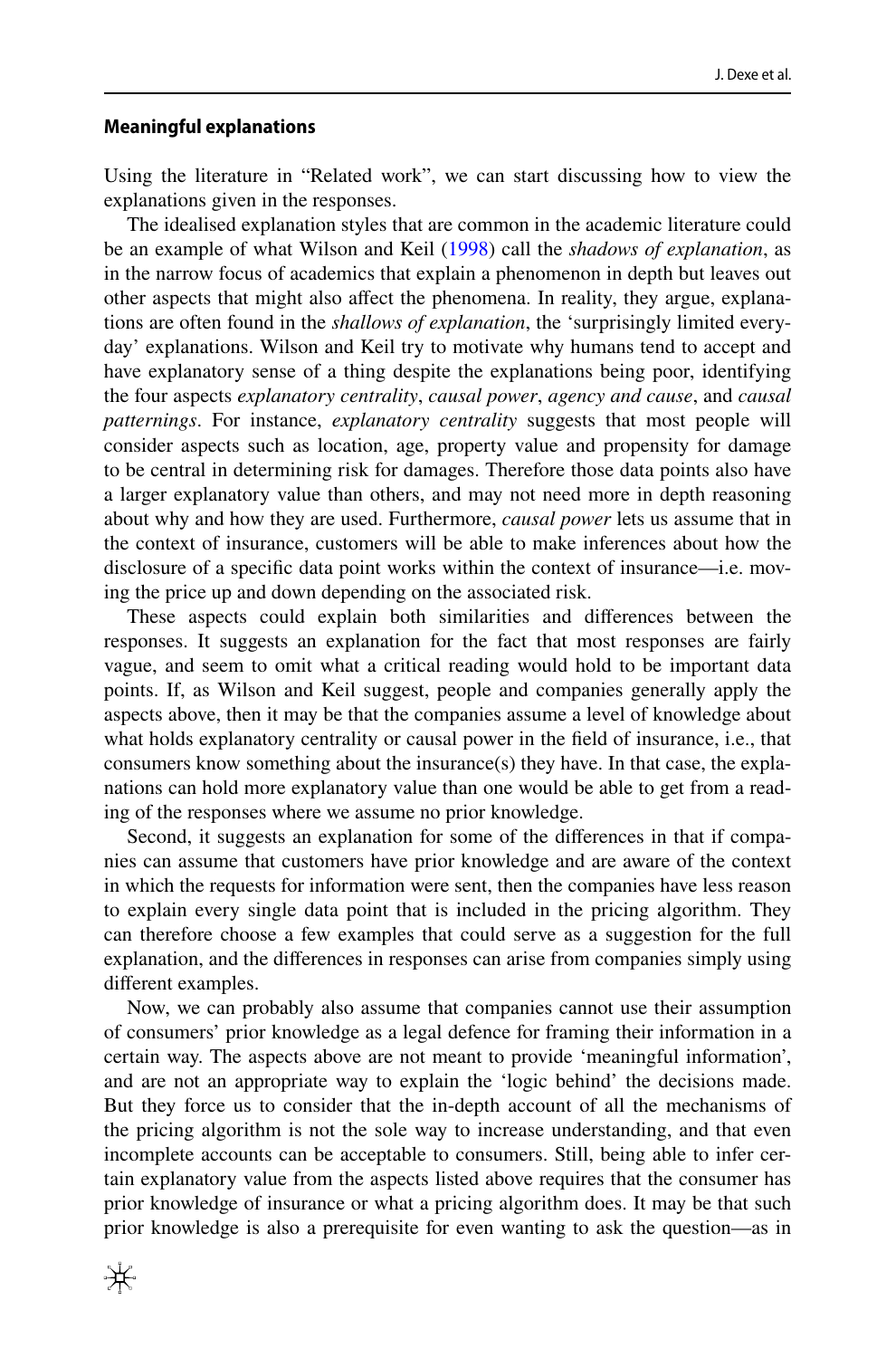someone who does not have any knowledge about algorithms would not even know to ask about them, but that is a weak justifcation for the responses given, at best.

Wilson and Keil conclude their paper by proposing the following about the value of shallow explanations.

To carry the shallows metaphor further, we know that we cannot dive infnitely deep or even stay in any depth for very long; but by using appropriate public charts and supporting frameworks, we can make occasional brief and directed dives, sometimes of surprising depth. So also, in focused and limited ways, we can go to extraordinary explanatory depths with the help of public charts and frameworks of knowledge. But we could never possibly stay at such depths at all times across all domains. (Wilson and Keil [1998\)](#page-26-11)

That is to say, giving full, in depth, explanations to the requests asked in this study might not always be a reasonable approach by the companies. We can still claim that for the most part, the responses by the companies are lacking—but people are unable to always stay in the deep end of the explanatory pool and may be perfectly content with somewhat shallow responses.

As for the explanatory styles presented in Binns et al., the presented results (see Table [2\)](#page-10-0) suggest an overwhelming use of input-based explanation, detailing (in part) the variables that are considered in setting the premiums. However, the participating companies rarely explained the weight with which these variables are considered in the calculations, thereby failing to meet the infuence part of *input infuencebased* explanations. We did not fnd any example of explicitly demographic-based, case-based, or sensitivity-based explanation. This indicates a high level of agreement within the insurance market as to what is deemed an appropriate explanation. This could serve to further explain the similarities in style, and perhaps the similarly lacklustre quality of the responses.

#### <span id="page-22-0"></span>**Limitations and future work**

We next discuss the limitations of our study and opportunities for future work. First, there is a *company-related reliability* aspect: the companies selected do not represent the entire market in each country. As explained in "[Method"](#page-5-0), the selection was done in order to cover as large a market share as possible. If additional requests were made in the selected countries, drawn at random from the populations of home insurance policies in each country, chances are high that the corresponding companies are already included in the study, as seen in Table [1](#page-7-0). In the case of Sweden, for example, this probability of prior inclusion is some 90–95 %.

Further, we highlight a limitation in the *customer-related reliability* aspect: for each insurer, a single customer was selected to make the request. A convenience sampling was used—volunteers were approached from acquaintances and the networks of the researchers. Now, if companies treat all their customers in the same way, this does not afect the reliability. Any one customer is as good as any other. However, if companies treat their customers very diferently, then a response obtained from a particular company by a particular volunteer is not necessarily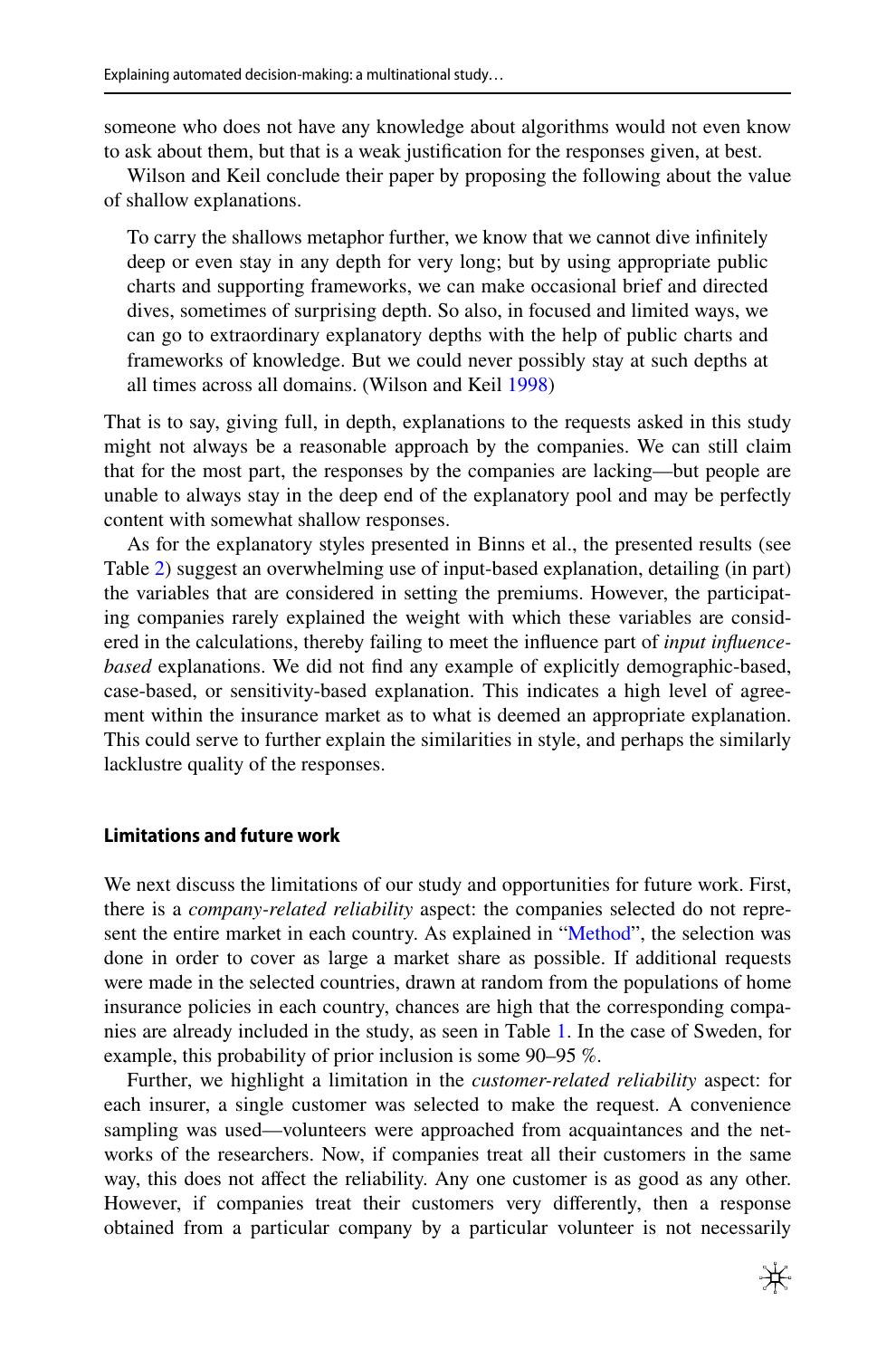representative. Unfortunately, the obvious remedy—having several volunteers approach each company—has an undesirable observer efect, where several identically worded requests within a short time-frame would likely skew responses. Due to this constraint we were unable to assess the consistency of the responses of the contacted companies.

A related limitation focuses on the *temporal reliability aspect*: as described in ["Method"](#page-5-0), the Swedish data collection was done earlier than the data collection in the other countries. While we do not believe this limitation to have a major efect on the outcomes, our results have to be interpreted in light of this.

There is also reliability aspect related to the particular type of insurance policy chosen: home insurance. As remarked in "The standardised approach", this type of insurance policy, based on comparatively non-sensitive data, was deliberately chosen to facilitate the recruitment of volunteers. It cannot be known with certainty whether the insurers' responses to article 15 requests would have been diferent if the requests concerned another type of insurance policy, such as health insurance. However, there is no reason to believe that responses would be *more* forthcoming, e.g., including mathematical formulæ in such a case. While it is possible that responses would be *less* forthcoming (e.g., containing fewer pricing categories in Table [2\)](#page-10-0), the material obtained does not really support any hypotheses about particular diferences to be expected.

Finally, there is an *inter-researcher reliability* aspect: none of the authors have the language skills to assess of all of the responses received, and in order to give the volunteers the maximum amount of privacy compatible with the research design, responses were not shared with the full group of authors but remained in the custody of the researchers who recruited the volunteers. Thus, the coding in Tables [2](#page-10-0) and [3](#page-12-0) is dependent on each researcher's interpretation of the coding criteria. To mitigate this risk, several discussion meetings were conducted to reach consensus about the proper coding, but again, results have to be interpreted in light of this.

Despite these limitations, we believe that the validity of the study is good: RQ1 and RQ2 are about the disclosure practices of insurers in the EU when asked by customers about the logic behind automated decisions. This is precisely what was investigated: real customers made real requests to real companies. (It was *not* that researchers approached companies—or industry groups—in their capacity of researchers, or with merely hypothetical requests.) Exactly the object of study was studied.

Future work may consider an evaluation of GDPR right to meaningful information across diferent industries to identify diferences in established practice. Although outside of the scope of our study, an interesting opportunity for future research is to evaluate the perceptions of customers to the answers received.

## **Conclusions**

With respect to RQ1, address is the most common data type disclosed. Other common data types include living area, real estate data, age, indemnity limit, age of the insurance policy, and claims history.

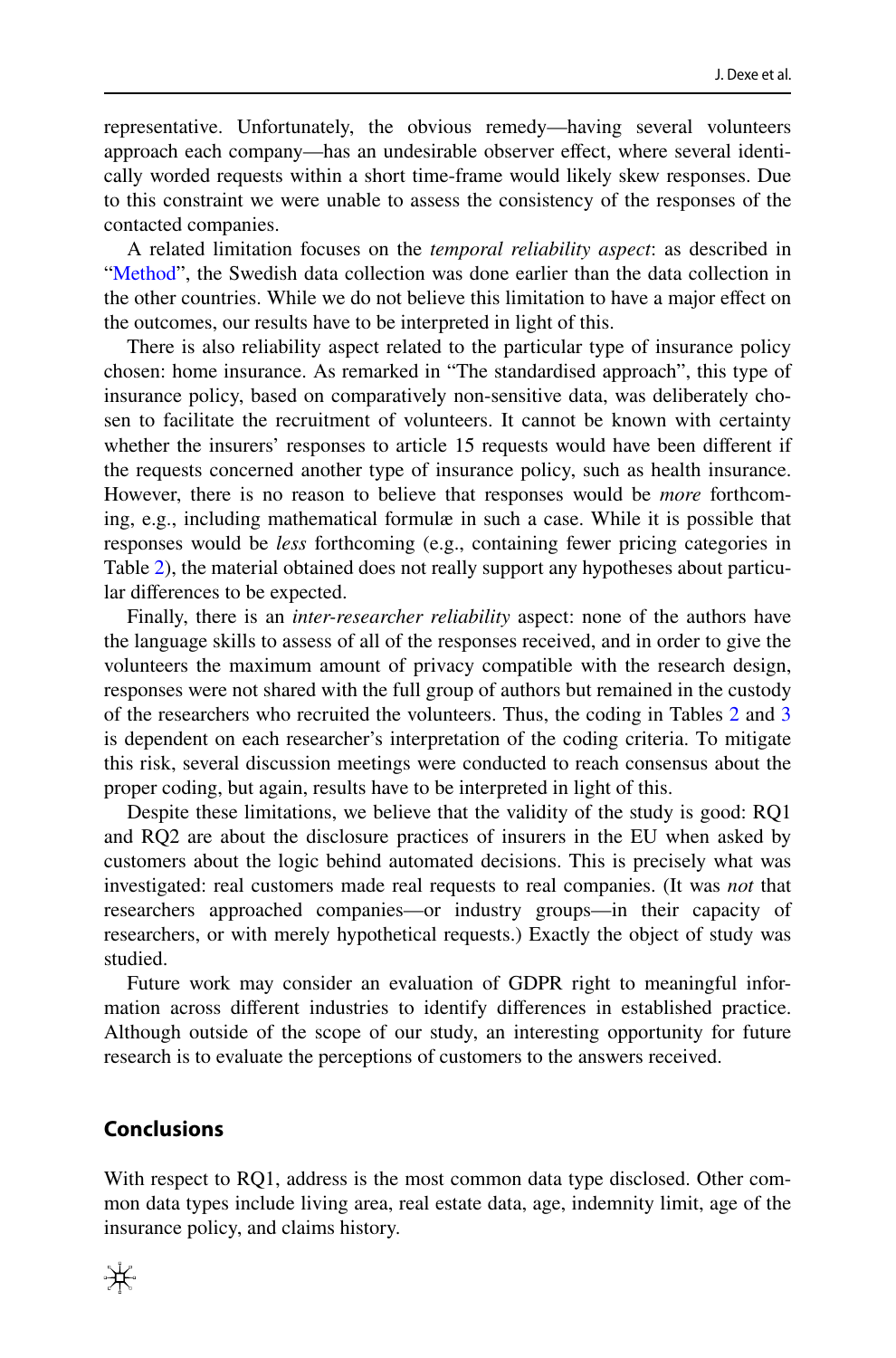With respect to RQ2, differences between companies do not seem to follow any simple pattern, e.g., of nationality. There is a tendency that the Danish companies disclose a few more variables and are a bit more forthcoming in explaining the logic of data use, and that Polish and Dutch companies often claim business confdentiality, but these observations must be interpreted with some caution, due to the reliability aspects already discussed. Other factors, such as size of company or type of ownership do not seem to have any qualitative efect either.

There are no responses that can be said with any confdence that they fail to comply with the GDPR, except for FI4, PL6 and SE3 where the requirement of 'undue delay' must reasonably be considered violated.

With respect to RQ3, we have shown that one complicating factor for companies and other actors is the fact that the requirement for meaningful information about algorithmic decisions is subject to diferences in interpretation—both in terms of how the paragraph is phrased (in any language) and the fact that the diferent language versions seem to point to diferent interpretations. This creates uncertainty in the market, and until we have clarifcations from either courts or legislators it will remain unclear.

For the most part, the responses only give partial explanations for what goes into the pricing algorithm and not one seems to contain an exhaustive explanation for all data points that are reasonably part of an automated decision regarding pricing in home insurance. As argued by Wilson and Keil, there can be acceptable explanations that are not exhaustive or 'deep'. For the most part, we accept shallow explanations due to our prior knowledge and intuition of the causes and contexts that we see the explanations in. We can give explanatory value to statements that actually do not show the inner workings of a mechanism, and can be satisfed with that explanation. However, that does not mean that such an explanation is acceptable in the eyes of the law, or that it is right or just for a company to assume such prior knowledge when responding to requests for meaningful information.

**Acknowledgements** J. Dexe and U. Franke were supported by Länsförsäkringsgruppens Forsknings- & Utvecklingsfond, Agreement No. P4/18. K. Söderlund was supported by the Wallenberg AI, Autonomous Systems and Software Program-Humanities and Society (WASP-HS) funded by Marianne and Marcus Wallenberg Foundation and the Marcus and Amalia Wallenberg Foundation. J. Vaiste was supported by the Jenny and Antti Wihuri Foundation. K. Söderlund would like to thank the non-governmental organisation Panoptykon for assistance with fnding the Polish volunteers for the study. The assistance of all the volunteers in the fve countries is also gratefully acknowledged.

**Funding** Open access funding provided by RISE Research Institutes of Sweden.

### **Declarations**

**Confict of interest** On behalf of all authors, the corresponding author states that there is no confict of interest.

**Open Access** This article is licensed under a Creative Commons Attribution 4.0 International License, which permits use, sharing, adaptation, distribution and reproduction in any medium or format, as long as you give appropriate credit to the original author(s) and the source, provide a link to the Creative Commons licence, and indicate if changes were made. The images or other third party material in this article are included in the article's Creative Commons licence, unless indicated otherwise in a credit line to the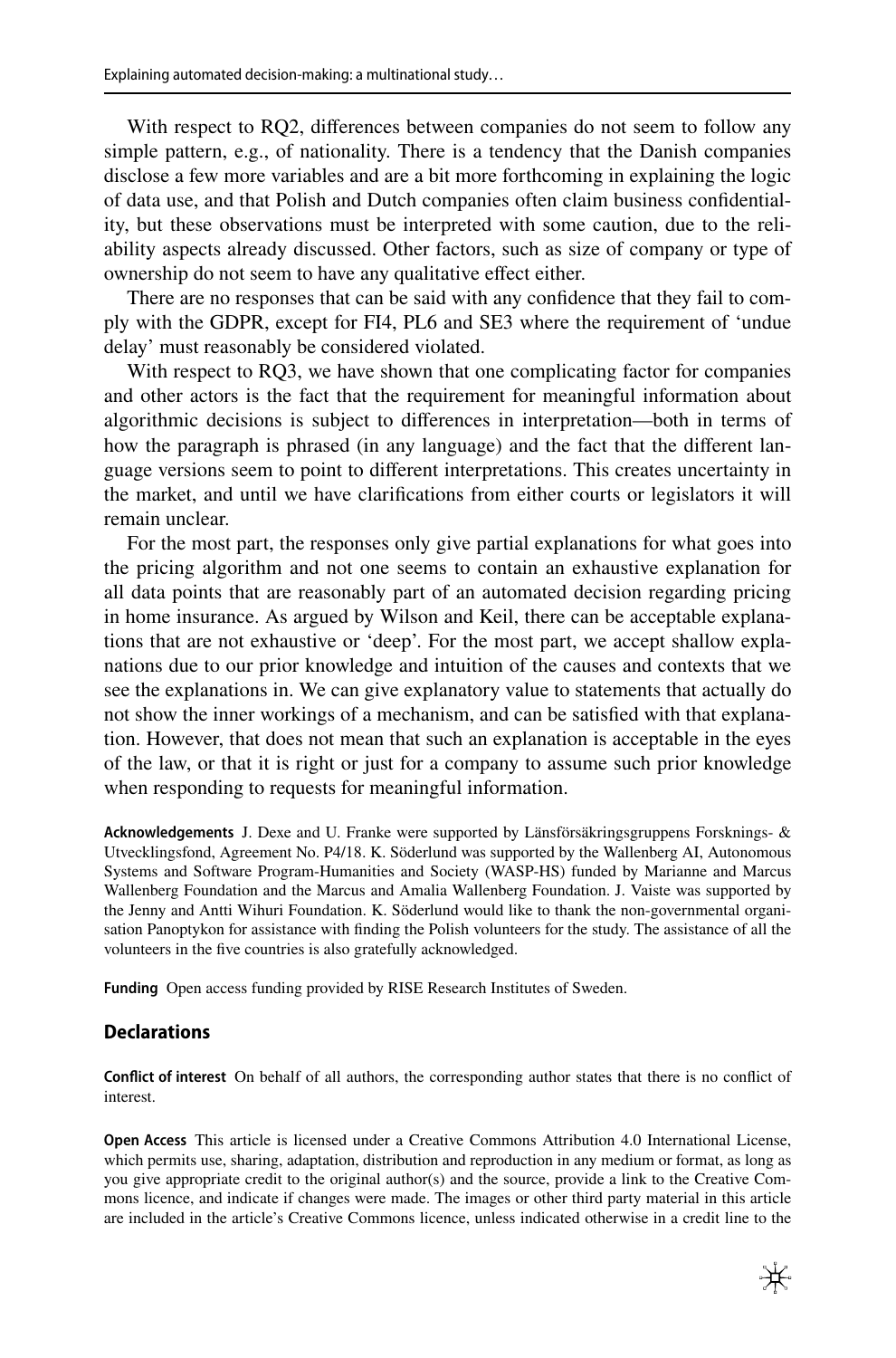material. If material is not included in the article's Creative Commons licence and your intended use is not permitted by statutory regulation or exceeds the permitted use, you will need to obtain permission directly from the copyright holder. To view a copy of this licence, visit[http://creativecommons.org/licen](http://creativecommons.org/licenses/by/4.0/) [ses/by/4.0/](http://creativecommons.org/licenses/by/4.0/)

## **References**

- <span id="page-25-11"></span>Abdul, A., J. Vermeulen, D. Wang, B.Y. Lim, and M. Kankanhalli. 2018. Trends and trajectories for explainable, accountable and intelligible systems: An HCI research agenda. In *Proceedings of the 2018 CHI conference on human factors in computing systems*, pp 1–18. [https://doi.org/10.1145/](https://doi.org/10.1145/3173574.3174156) [3173574.3174156](https://doi.org/10.1145/3173574.3174156).
- <span id="page-25-5"></span>Alizadeh, F., T. Jakobi, A. Boden, G. Stevens, and J. Boldt. 2020. GDPR reality check—Claiming and investigating personally identifable data from companies. In *2020 IEEE European symposium on security and privacy workshops (EuroS PW)*, 120–129. [https://doi.org/10.1109/EuroSPW51379.](https://doi.org/10.1109/EuroSPW51379.2020.00025) [2020.00025](https://doi.org/10.1109/EuroSPW51379.2020.00025).
- <span id="page-25-15"></span>Article 29 Data Protection Working Party. 2018. Guidelines on Automated individual decision-making and Profling for the purposes of Regulation 2016/679. WP251, adopted on 6 February 2018.
- <span id="page-25-6"></span>Bahşi, H., U. Franke, and E. Langfeldt Friberg. 2019. The cyber-insurance market in Norway. *Information and Computer Security* 28 (1): 54–670.<https://doi.org/10.1108/ICS-01-2019-0012>.
- <span id="page-25-10"></span>Binns, R., M. Van Kleek, M. Veale, U. Lyngs, J. Zhao, and N. Shadbolt. 2018. 'It's reducing a human being to a percentage': Perceptions of justice in algorithmic decisions. In *Proceedings of the 2018 CHI conference on human factors in computing systems, ACM, CHI '18*, 1–14. [https://doi.org/10.](https://doi.org/10.1145/3173574.3173951) [1145/3173574.3173951](https://doi.org/10.1145/3173574.3173951).
- <span id="page-25-9"></span>Bottis, M., F. Panagopoulou-Koutnatzi, A. Michailaki, and M. Nikita. 2019. The right to access information under the GDPR. *International Journal of Technology Policy and Law* 3 (2): 131–142. [https://](https://doi.org/10.1504/IJTPL.2019.104950) [doi.org/10.1504/IJTPL.2019.104950](https://doi.org/10.1504/IJTPL.2019.104950).
- <span id="page-25-0"></span>Bradford, A. 2020. *The Brussels Efect: How the European Union rules the world*. Oxford: Oxford University Press.<https://doi.org/10.1093/oso/9780190088583.001.0001>.
- <span id="page-25-4"></span>DAC Beachcroft. June 2016. *GDPR deep dive: Profiling in the insurance industry*. Technical report.<br>DAC Beachcroft. https://sites-dacb.vutureyx.com/110/3572/landing-pages/jade-rhiannon-gdprBeachcroft. [https://sites-dacb.vuturevx.com/110/3572/landing-pages/jade-rhiannon-gdpr](https://sites-dacb.vuturevx.com/110/3572/landing-pages/jade-rhiannon-gdpr-deep-dive--profiling-in-the-insurance-industry.asp)[deep-dive--profling-in-the-insurance-industry.asp](https://sites-dacb.vuturevx.com/110/3572/landing-pages/jade-rhiannon-gdpr-deep-dive--profiling-in-the-insurance-industry.asp). Accessed 14 June 2021.
- <span id="page-25-13"></span>Dellerman, D., P. Ebel, M. Söllner, and J.M. Leimeister. 2019. Hybrid intelligence. *Business and Information Systems Engineering* 61 (0): 637–643. <https://doi.org/10.1007/s12599-019-00595-2>.
- <span id="page-25-3"></span>Dexe, J., J. Ledendal, and U. Franke. 2020. An empirical investigation of the right to explanation under GDPR in insurance. In *Trust, privacy and security in digital business. The 17th international conference on trust, privacy and security in digital business—TrustBus 2020*. Springer. [https://doi.org/10.](https://doi.org/10.1007/978-3-030-58986-8_9) [1007/978-3-030-58986-8\\_9.](https://doi.org/10.1007/978-3-030-58986-8_9)
- <span id="page-25-7"></span>Dexe, J., U. Franke, and A. Rad. 2021. Transparency and insurance professionals: A study of Swedish insurance practice attitudes and future development. *The Geneva Papers on Risk and Insurance: Issues and Practice*.<https://doi.org/10.1057/s41288-021-00207-9>.
- <span id="page-25-12"></span>Du, M., N. Liu, and X. Hu. 2019. Techniques for interpretable machine learning. *Communications of the ACM* 63 (1): 68–77. [https://doi.org/10.1145/3359786.](https://doi.org/10.1145/3359786)
- <span id="page-25-2"></span>European Commission. 2017. *Attitudes towards the impact of digitisation and automation on daily life*. Special Eurobarometer 460, March 2017. <https://europa.eu/eurobarometer/surveys/detail/2160>. Accessed 14 June 2021.
- <span id="page-25-14"></span>European Commission. 2020. *The Digital Economy & Society Index (DESI) 2020*. [https://ec.europa.eu/](https://ec.europa.eu/digital-single-market/en/desi) [digital-single-market/en/desi.](https://ec.europa.eu/digital-single-market/en/desi) Accessed 10 June 2021.
- <span id="page-25-8"></span>Fan, M., L. Yu, S. Chen, H. Zhou, X. Luo, S. Li, Y. Liu, J. Liu, and T. Liu. 2020. An empirical evaluation of GDPR compliance violations in Android mHealth apps. In *2020 IEEE 31st international symposium on software reliability engineering (ISSRE)*, 253–264. [https://doi.org/10.1109/ISSRE5003.](https://doi.org/10.1109/ISSRE5003.2020.00032) [2020.00032](https://doi.org/10.1109/ISSRE5003.2020.00032).
- <span id="page-25-1"></span>GDPR. 2016. Regulation (EU) 2016/679 of the European Parliament and of the Council of 27 April 2016 on the Protection of Natural Persons with Regard to the Processing of Personal Data and on the Free Movement of Such Data, and Repealing Directive 95/46/EC (General Data Protection Regulation).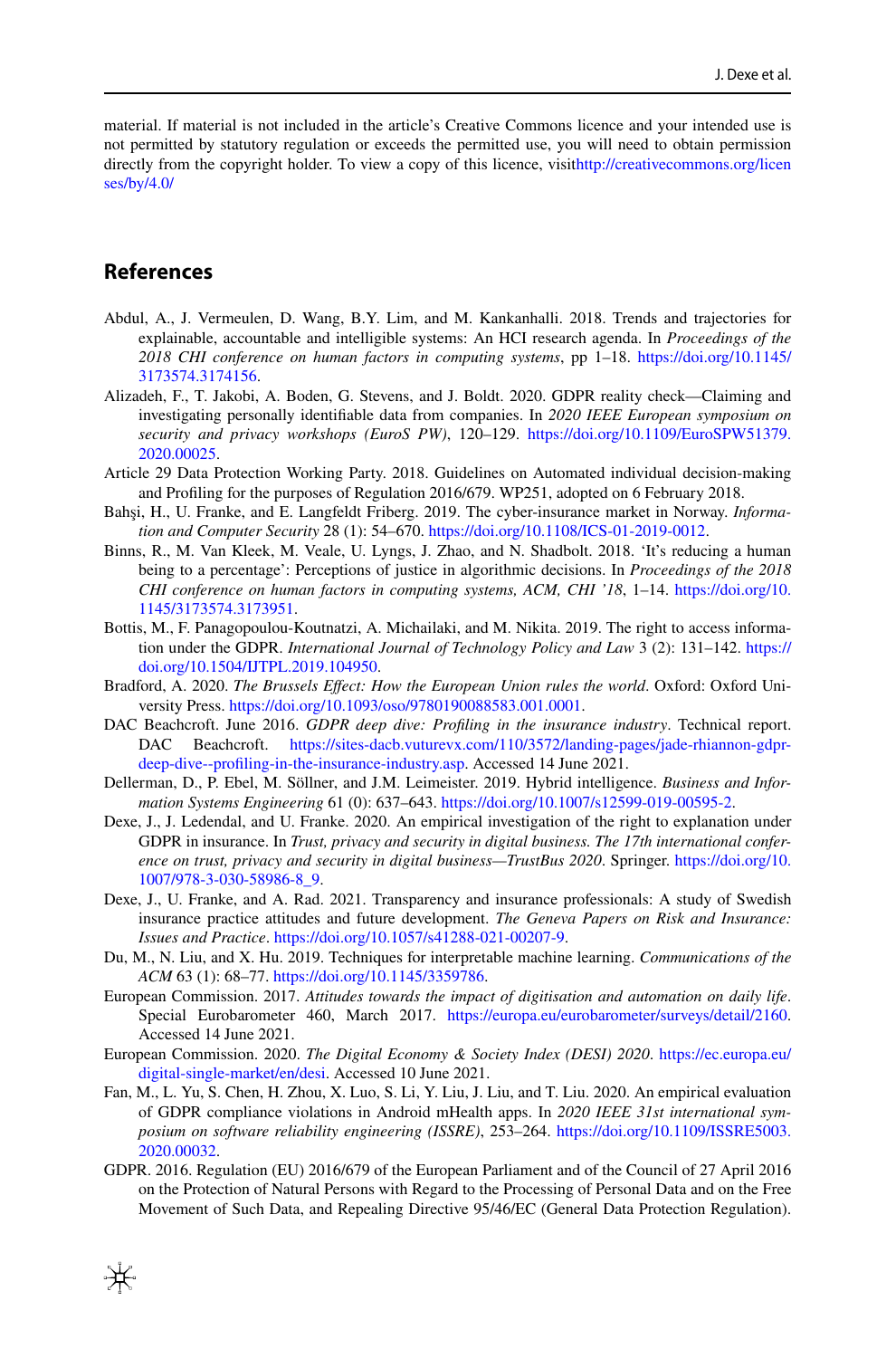*Ofcial Journal of the European Union (OJ) L* 119 (4.5): 1–88. [http://data.europa.eu/eli/reg/2016/](http://data.europa.eu/eli/reg/2016/679/oj) [679/oj](http://data.europa.eu/eli/reg/2016/679/oj).

- <span id="page-26-13"></span>Guidotti, R., A. Monreale, S. Ruggieri, F. Turini, F. Giannotti, and D. Pedreschi. 2018. A survey of methods for explaining black box models. *ACM Computing Surveys* 51 (5): 1–42. [https://doi.org/10.1145/32360](https://doi.org/10.1145/3236009) [09.](https://doi.org/10.1145/3236009)
- <span id="page-26-16"></span>Insurance Sweden. n.d. *Insurance in Sweden 2010–2019*. Technical report. Insurance Sweden. [https://www.](https://www.svenskforsakring.se/globalassets/engelska/statistics/insurance-in-sweden-2010-2019.pdf) [svenskforsakring.se/globalassets/engelska/statistics/insurance-in-sweden-2010-2019.pdf](https://www.svenskforsakring.se/globalassets/engelska/statistics/insurance-in-sweden-2010-2019.pdf). Accessed 14 June 2021.
- <span id="page-26-2"></span>Machuletz, D., and R. Böhme. 2020. Multiple purposes, multiple problems: A user study of consent dialogs after GDPR. *Proceedings on Privacy Enhancing Technologies* 2: 481–498.
- <span id="page-26-15"></span>McKinsey & Company. 2020. *How nine digital front-runners can lead on AI in Europe*. Report. McKinsey & Company. [https://www.mckinsey.com/business-functions/mckinsey-digital/our-insights/how-nine-digit](https://www.mckinsey.com/business-functions/mckinsey-digital/our-insights/how-nine-digital-front-runners-can-lead-on-ai-in-europe) [al-front-runners-can-lead-on-ai-in-europe](https://www.mckinsey.com/business-functions/mckinsey-digital/our-insights/how-nine-digital-front-runners-can-lead-on-ai-in-europe). Accessed 14 June 2021.
- <span id="page-26-14"></span>Meske, C., E. Bunde, J. Schneider, and M. Gersch. 2020. Explainable artifcial intelligence: Objectives, stakeholders, and future research opportunities. *Information Systems Management* 0 (0): 1–11. [https://](https://doi.org/10.1080/10580530.2020.1849465) [doi.org/10.1080/10580530.2020.1849465](https://doi.org/10.1080/10580530.2020.1849465).
- <span id="page-26-5"></span>Momen, N., M. Hatamian, and L. Fritsch. 2019. Did app privacy improve after the GDPR? *IEEE Security and Privacy* 17 (6): 10–20.<https://doi.org/10.1109/MSEC.2019.2938445>.
- <span id="page-26-4"></span>Nouwens, M., I. Liccardi, M. Veale, D. Karger, and L. Kagal. 2020. Dark patterns after the GDPR: Scraping consent pop-ups and demonstrating their infuence. In *Proceedings of the 2020 CHI conference on human factors in computing systems*, 1–13.<https://doi.org/10.1145/3313831.3376321>.
- <span id="page-26-12"></span>Rai, A. 2020. Explainable AI: From black box to glass box. *Journal of the Academy of Marketing Science* 48 (0): 137–141. [https://doi.org/10.1007/s11747-019-00710-5.](https://doi.org/10.1007/s11747-019-00710-5)
- <span id="page-26-3"></span>Sanchez-Rola, I., M. Dell'Amico, P. Kotzias, D. Balzarotti, L. Bilge, P.A. Vervier, and I. Santos. 2019. Can I opt out yet? GDPR and the global illusion of cookie control. In *Proceedings of the 2019 ACM Asia conference on computer and communications security*, 340–351. [https://doi.org/10.1145/3321705.33298](https://doi.org/10.1145/3321705.3329806) [06.](https://doi.org/10.1145/3321705.3329806)
- <span id="page-26-1"></span>Scott, J. 2004. Ethics, governance, trust, transparency and customer relations. *The Geneva Papers on Risk and Insurance: Issues and Practice* 29 (1): 45–51.
- <span id="page-26-9"></span>Selbst, A.D., and J. Powles. 2017. Meaningful information and the right to explanation. *International Data Privacy Law* 7 (4): 233–242.
- <span id="page-26-0"></span>Sørum, H., and W. Presthus. 2020. Dude, where's my data? The GDPR in practice, from a consumer's point of view. *Information Technology and People* 34 (3): 912–929. [https://doi.org/10.1108/](https://doi.org/10.1108/ITP-08-2019-0433) [ITP-08-2019-0433](https://doi.org/10.1108/ITP-08-2019-0433).
- <span id="page-26-6"></span>Syrmoudis, E., S. Mager, S. Kuebler-Wachendorff, P. Pizzinini, J. Grossklags, and J. Kranz. 2021. Data portability between online services: An empirical analysis on the efectiveness of GDPR Article 20. *Proceedings on Privacy Enhancing Technologies* 3: 351–372.
- <span id="page-26-7"></span>Temme, M. 2017. Algorithms and transparency in view of the new general data protection regulation. *European Data Protection Law Review* 3: 473.
- <span id="page-26-10"></span>van Berkel, N., J. Goncalves, D. Russo, S. Hosio, and M.B. Skov. 2021. Efect of information presentation on fairness perceptions of machine learning predictors. In *Proceedings of the 2021 CHI conference on human factors in computing systems, CHI '21*. New York: Association for Computing Machinery. <https://doi.org/10.1145/3411764.3445365>.
- <span id="page-26-8"></span>Wachter, S., B. Mittelstadt, and L. Floridi. 2017. Why a right to explanation of automated decision-making does not exist in the general data protection regulation. *International Data Privacy Law* 7 (2): 76–99.
- <span id="page-26-11"></span>Wilson, R.A., and F. Keil. 1998. The shadows and shallows of explanation. *Minds and Machines* 8 (1): 137– 159. [https://doi.org/10.1023/A:1008259020140.](https://doi.org/10.1023/A:1008259020140)

**Publisher's Note** Springer Nature remains neutral with regard to jurisdictional claims in published maps and institutional affiliations.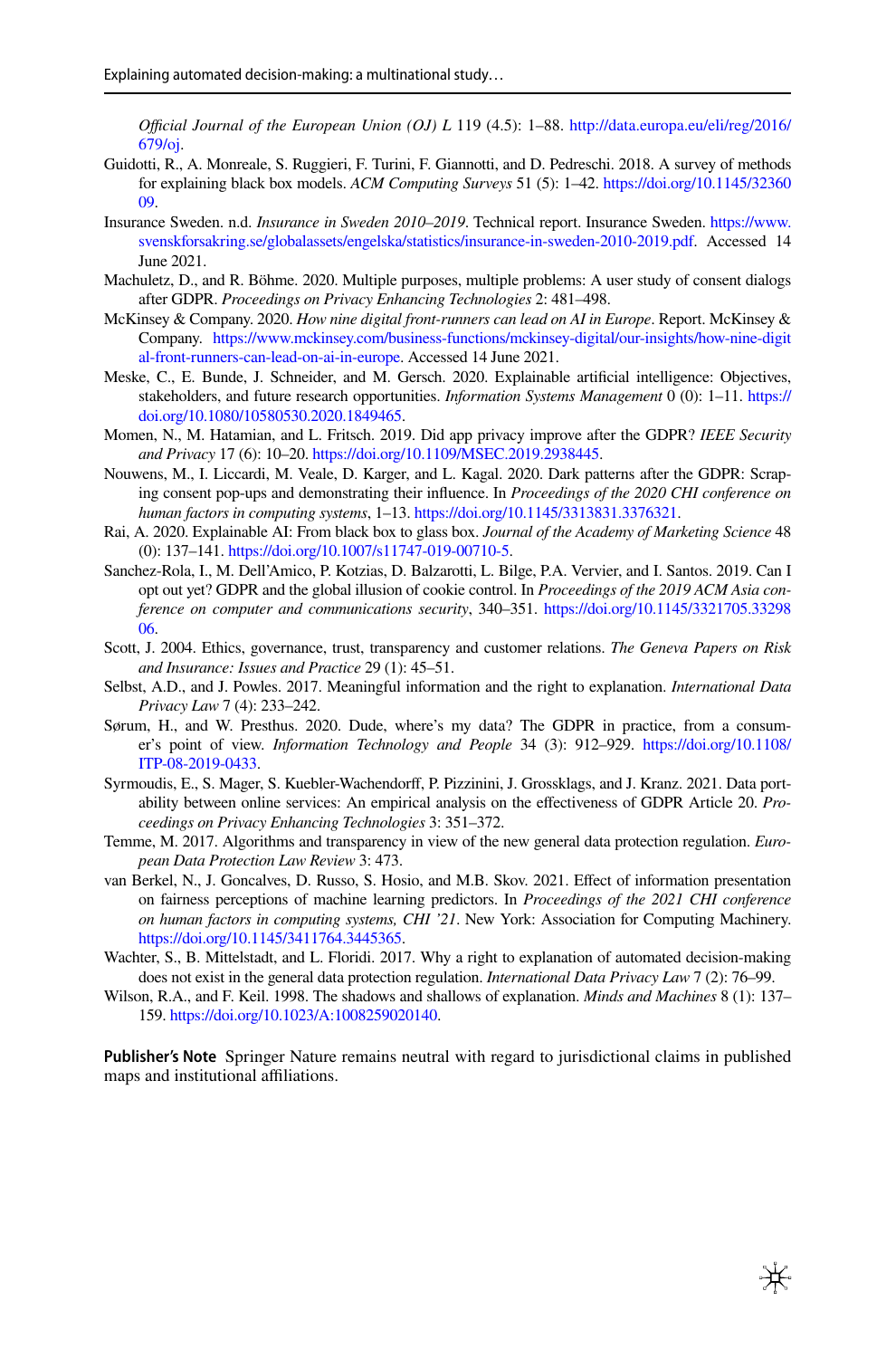## **About the authors**

**Jacob Dexe** is a Researcher at Research Institutes of Sweden (RISE) and a PhD Student at the KTH School of Electrical Engineering and Computer Science. His research is in transparency in algorithmic decision-making.

**Ulrik Franke** PhD, is a Senior Researcher at RISE and an Afliated Faculty Member at the KTH School of Electrical Engineering and Computer Science. His research interests include transparent algorithms, cyber situational awareness, cyber insurance, IT service availability and enterprise architecture.

**Kasia Söderlund** LLM, PhD Student in Technology and Society at LTH, Lund University, and a Member of the Wallenberg AI, Autonomous Systems and Software Program-Humanities and Society (WASP-HS). Her research focus is on the issues of transparency, explainability, fairness and trust in AI and autonomous systems.

**Niels van Berkel** PhD, is an Associate Professor at Aalborg University. His research areas include human– computer interaction, social computing, and ubiquitous computing.

**Rikke Hagensby Jensen** PhD, is an Assistant Professor at Aalborg University. Her research is centered around human–computer interaction, interaction design and how design of smart and ubiquitous systems may infuence practice.

**Nea Lepinkäinen** LLM, PhD Candidate in the Faculty of Law, University of Turku. Her research falls in the feld of law and society, and currently she studies social harm and crime following from the increasing use of artifcial intelligence and automated decision-making systems.

**Juho Vaiste** is a Project Researcher and PhD Candidate at University of Turku. His research focuses on ethics of artifcial intelligence and management of ethical and responsible technology development.

## **Authors and Afliations**

**Jacob Dexe1,2  [·](http://orcid.org/0000-0003-0738-2737) Ulrik Franke1,2 · Kasia Söderlund3 · Niels van Berkel<sup>4</sup> · Rikke Hagensby Jensen4 · Nea Lepinkäinen5 · Juho Vaiste5**

Ulrik Franke ulrik.franke@ri.se

Kasia Söderlund katarzyna.soderlund@lth.lu.se

Niels van Berkel nielsvanberkel@cs.aau.dk

Rikke Hagensby Jensen rjens@cs.aau.dk

Nea Lepinkäinen nea.lepinkainen@utu.f

Juho Vaiste juho.vaiste@utu.fi

- <sup>1</sup> RISE Research Institutes of Sweden, P.O. Box 1263, 164 29 Kista, Sweden
- <sup>2</sup> KTH Royal Institute of Technology, 100 44 Stockholm, Sweden